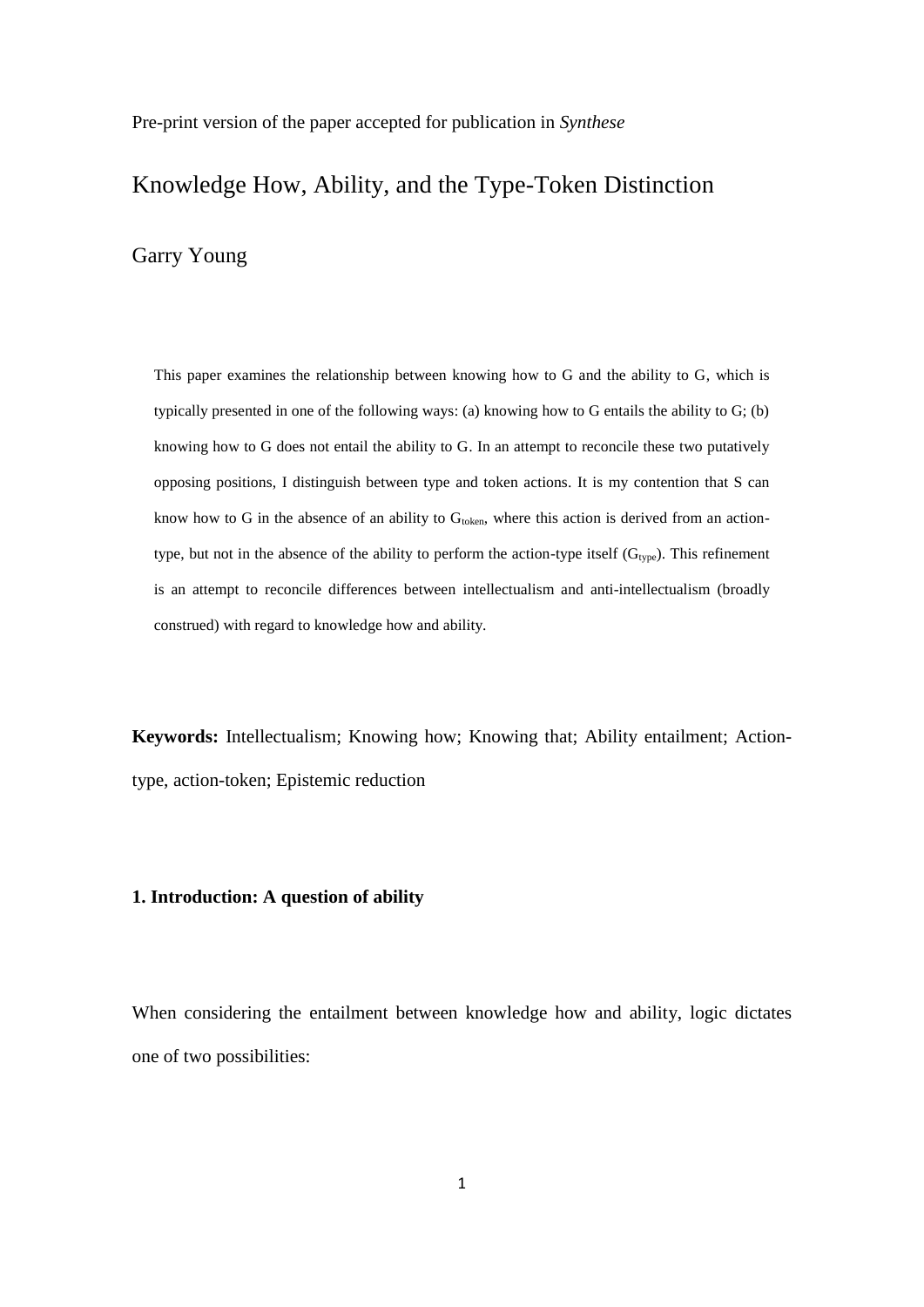- i. Knowing how to G entails the ability to G
- ii. Knowing how to G does not entail the ability to  $G<sup>1</sup>$

Broadly construed, (ii) is a feature of intellectualism with regard to knowledge how and (i) is characteristically anti-intellectualist. <sup>2</sup> Things are, however, a little more complicated than this. Whether an entailment is said to exist between knowing how and ability has typically depended on what is meant by knowledge how. Fridland (2013), for example, distinguishes between *knowledge how* and *knowledge-about-how*: the former referring to knowledge-in-action, which identifies knowledge as embodied and situated (Noë, 2005) and the latter about the way an action is performed (knowing what is involved in performing G, or how *one* Gs). 3 I shall adopt the terms 'knowledge-abouthow' and 'knowledge-in-action', here. The latter I intend to identify with intelligent action.

In line with the relationship espoused in (ii), a common way to show the lack of entailment between knowledge how and ability takes the following form: It is perfectly possible when trying to perform some task – a magic trick, say – that S will lack the ability to perform G (the magic trick), owing to a lack of dexterity in the fingers, but nevertheless know how G is performed (that is, know how *one* Gs). Here, S's know-

1

<sup>1</sup> Snowdon (2003, p.2) uses the term "Capacity Thesis" when discussing a possible entailment between knowledge how and ability. The Capacity Thesis states: Knowing how to G does in fact consist in being able to G, in having the capacity to G. Knowing how ascriptions ascribe abilities or capacities to do the mentioned action. Statement (i) would therefore support the Capacity Thesis; statement (ii) would oppose it.

<sup>&</sup>lt;sup>2</sup> Intellectualism (broadly construed) is the view that knowledge how is dependent on, insofar as it is reducible to, knowledge that (or propositions). Anti-intellectualism (again, broadly construed) is the view that knowledge how and knowledge that are independent. Each constitutes a different species of knowledge such that the former is not reducible to the latter.

<sup>&</sup>lt;sup>3</sup> See Fantl (2008) for a detailed discussion on varieties of knowledge how.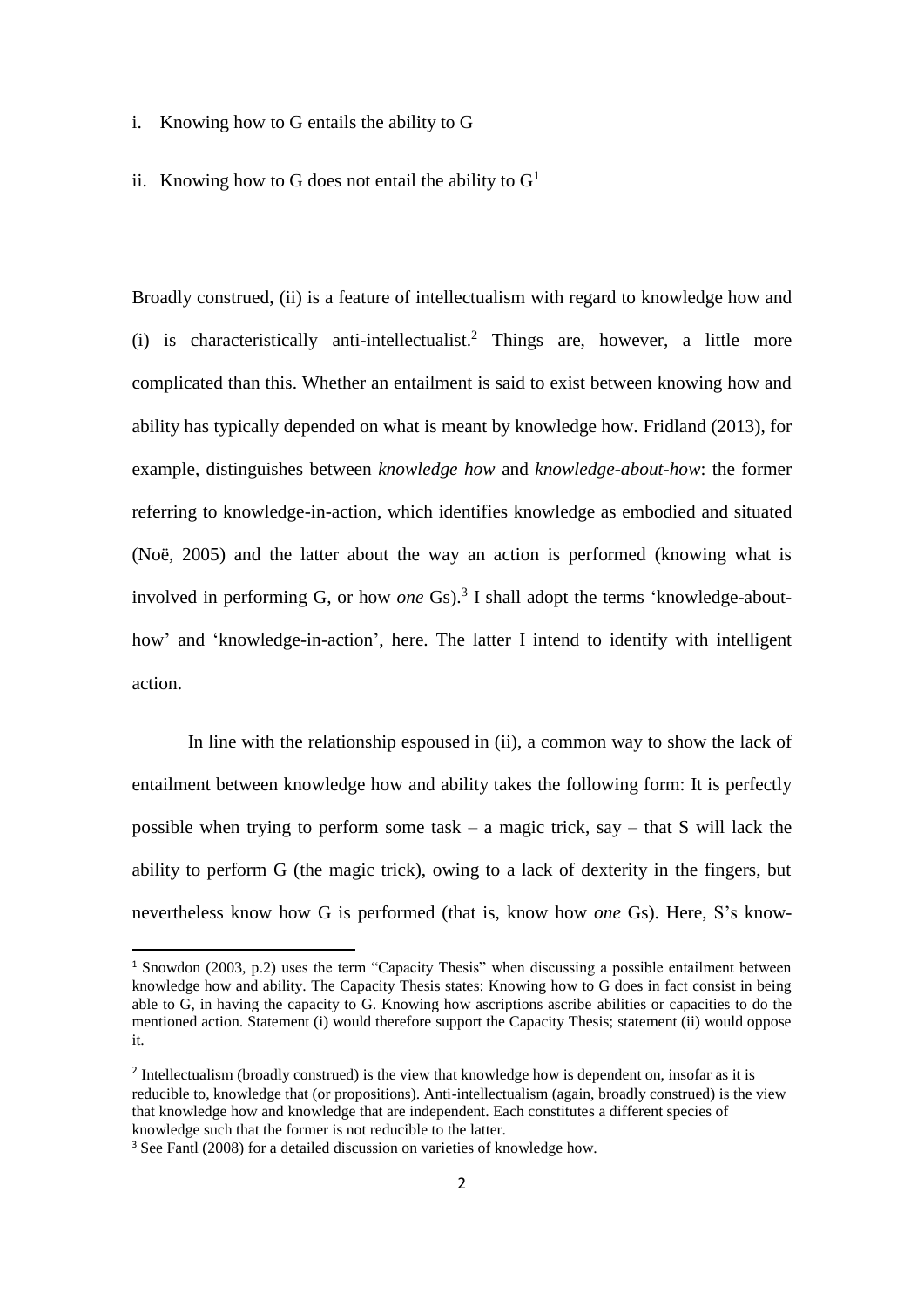how, I take to be referring to 'knowledge-about-how'. Moreover, saying that S knows how to G is equivalent to bestowing on S propositional knowledge such that S, in knowing how G is performed, knows *that* G involves doing *x*, *y*, *z*. Snowdon (2003), in line with Stanley and Williamson (2001), and in keeping with intellectualism generally, refers to the reducibility of knowledge how to propositions in the manner described as the *standard treatment*, proffering the following argument in support of this epistemic reduction. Often we will ascribe to someone knowledge of *why* something is the case, or of knowing *when* or *where* something is, or *whether* or *to whom* it belongs. Each knowledge-*wh* constitutes a different knowledge relation; yet each is ultimately a form of knowledge that is susceptible to the same standard treatment. <sup>4</sup> Thus, the argument goes, knowing *when x* will occur amounts to nothing more than knowing *that x* will take place at a particular time. So it is with knowing how. Knowing how to escape from the locked cage is simply a case of knowing that one must do such and such, and in this rather than that order.

I accept the standard treatment of knowledge how (*qua* knowledge-about-how) and its epistemic reduction to propositional knowledge. Nevertheless, I intend to demonstrate that knowledge-about-how, as illustrated by the magic trick example – without wishing to appear disingenuous –entails a much more abstracted ability than the personal ability shown to be redundant in this example. This I refer to as the *abstracted ability entailment* (see Section 2). Moreover, at the risk of overemphasizing what might be regarded as a trivial truth, I consider the necessity of this abstracted ability to be true for both definitions of knowledge how. Somewhat more importantly, though, I will argue that knowledge how (*qua* knowledge-in-action), at the personal level – that is,

1

<sup>4</sup> See, however, Bengson & Moffett (2012) and Devitt (2011) for challenges to the legitimacy of this claim.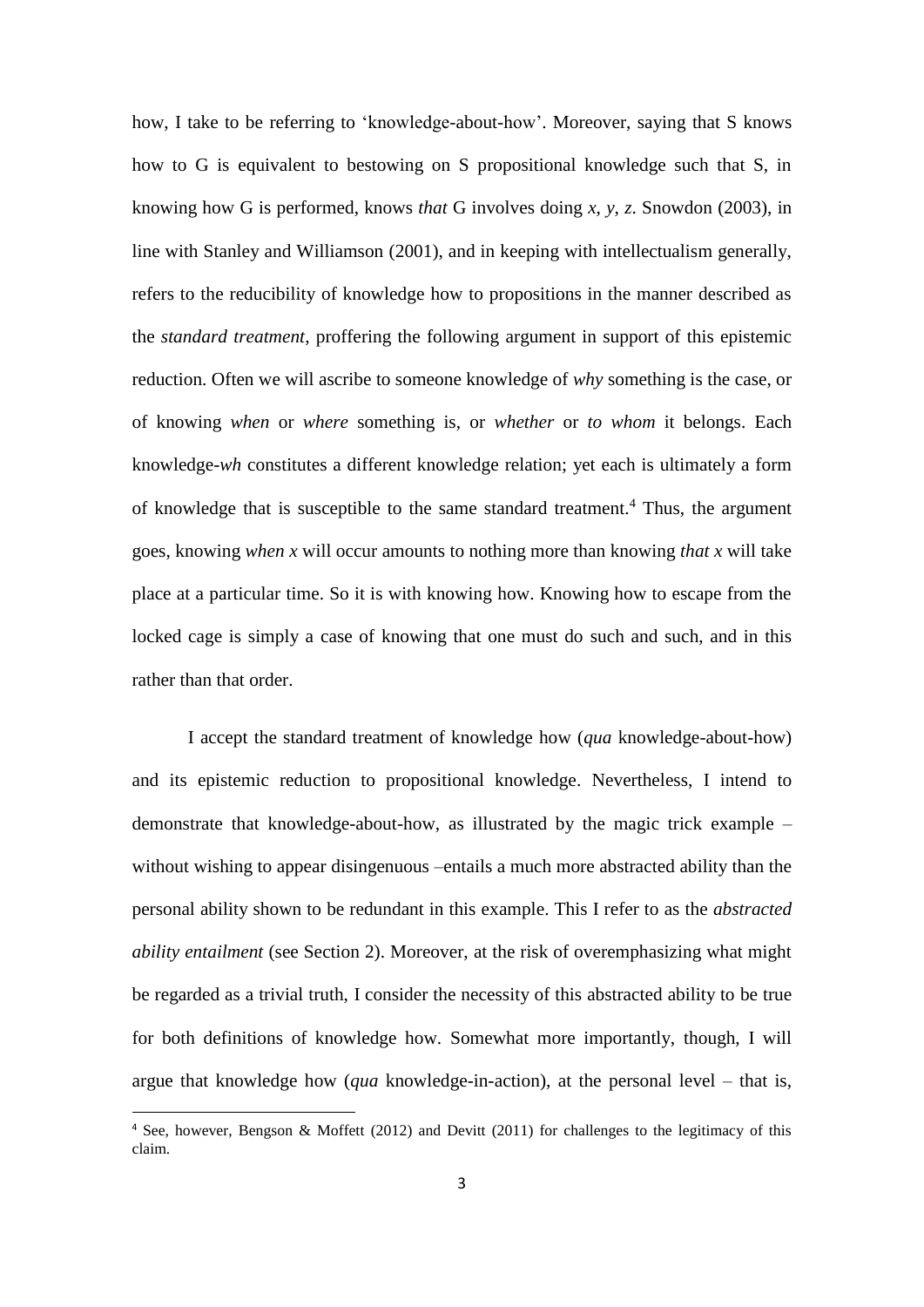with regard to S's own knowledge how and ability – both does and does not entail personal ability. To avoid this *prima facie* contradiction, I distinguish between type and token actions. Thus, S knowing how to G (*qua* knowledge-in-action) entails the ability to G-type but not G-token (see Section 4). By stipulating what a lack of ability (to G) does and does not involve, I am able to reconcile the view that S can know how to G (*qua* knowledge-in-action) without the ability to G with the claim that ability is required. Unfortunately, distinguishing between type and token action, in addition to clarifying the nature of S's ability with regard to performing G (*qua* an action-token derived from an action-type), raises the possibility that S could claim knowledge of how to do something (a particular action-token) that potentially cannot be done. A response to this possibility is presented (see Section 5), followed by a conclusion in which I state that intellectualism and anti-intellectualism with regard to knowledge how can be reconciled, at least in terms of the entailment between knowing how to G and one's personal ability to G, if one distinguishes between type and token actions.

In the next section, I introduce the abstracted ability entailment, and show how it is necessary both for knowledge-about-how and knowledge-in-action. Such groundwork, although unremarkable, nevertheless prepares the way for the main argument to follow.

#### **2. Knowledge-about-how and the abstracted ability entailment**

Consider the following statement:

#### (1) S knows how to G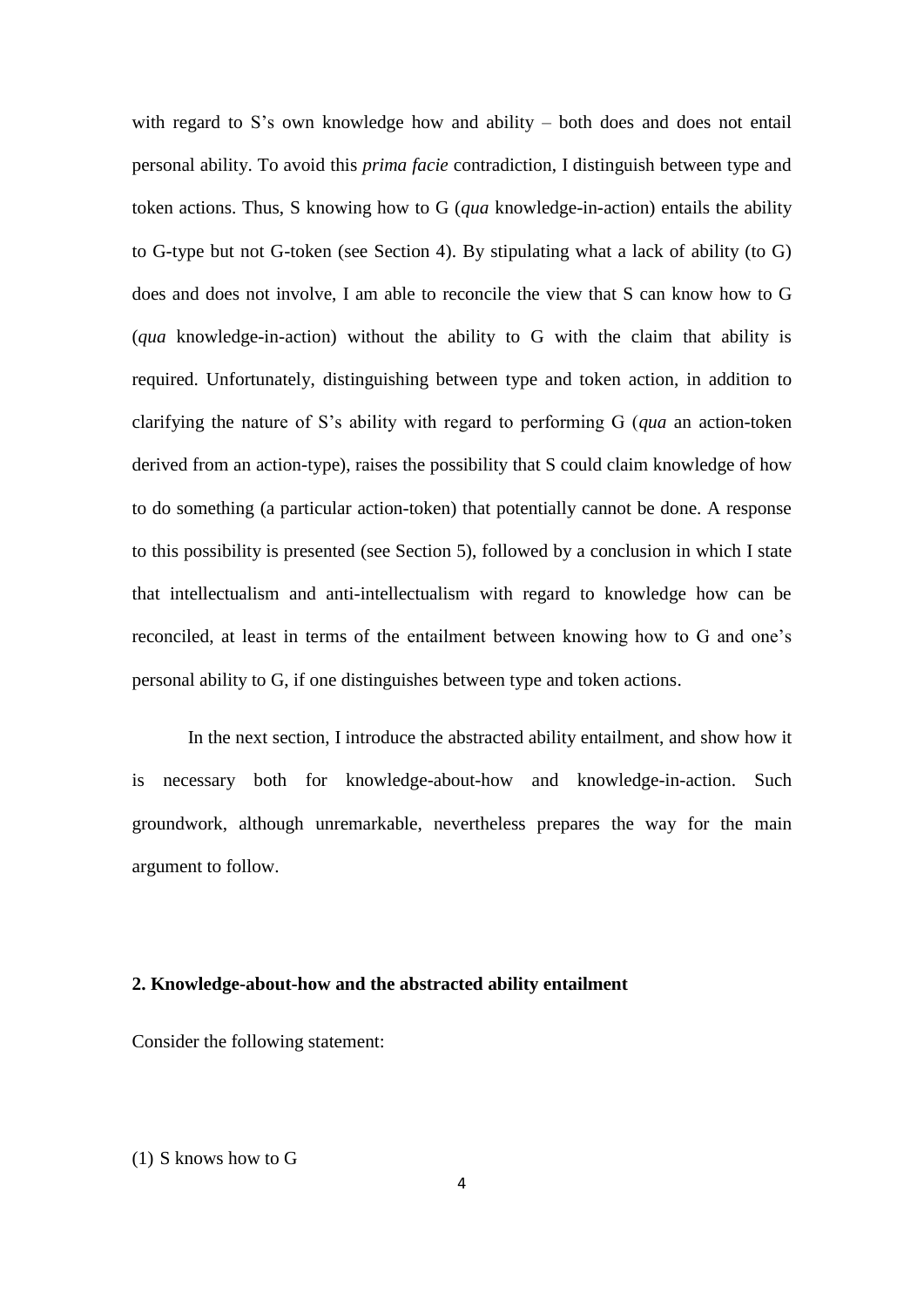Irrespective of which definition of knowledge how one is using, what does this statement tell us about G? It tells us that G is performable: for S (or anyone else) cannot know how to do something that cannot be done. By 'cannot be done' I mean cannot be done now or at any time in the future; nor was it ever possible to perform G in the past. 'Cannot be done' must therefore be distinguished from 'has not been done': for even where G has not been done, it may still be *do-able* and therefore performable. As such:

(2) Knowing how to G entails that G is performable.

**.** 

For G to be performable, there must be an occasion – call it  $t_1$  – when the ability to G exists: that is, when someone is able to perform G. Therefore:

(3) G being performable entails that someone has the ability to perform G on some  $occasion(t_1)$ 

Although an occasion when someone has the ability to perform G is necessary for G to be performable, it is not sufficient for it to be *performed*. Someone may be able to perform  $G$  at  $t_1$  but the conditions that enable this ability to be expressed may not be present. 5 Irrespective of these enabling conditions, for G to be performed, a *necessary*

<sup>&</sup>lt;sup>5</sup> To borrow an example from Millikan (2000), let us allow that performance G equates to cooking dodo meat (the dodo is an extinct bird that is believed to have died out around 1681). At time  $t_0$  (say, 1650), it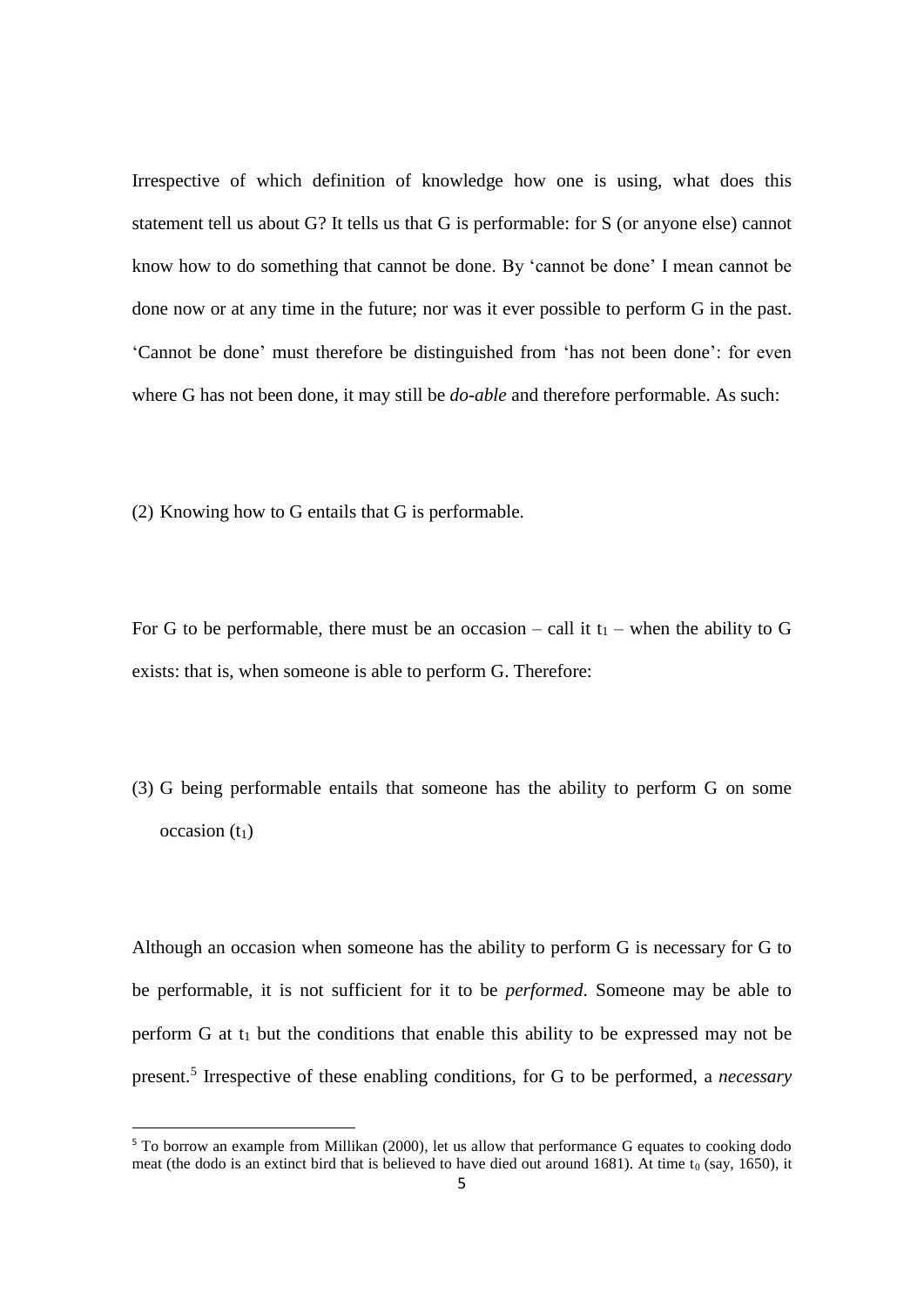condition is that the ability to G exists now (*qua* someone having the ability to perform the action). From this, we can accept the following conclusion:

(4) Performing G entails the ability to  $G$ .<sup>6</sup>

Taking stock, I have shown, by way of a set of entailments, that knowing how to G entails that G is performable, that G being performable entails that someone has the ability to perform G on some occasion  $(t_1)$ , and that performing G entails that the performer has the ability to G. The abstracted ability entailment (AEabstracted) therefore holds true:

AEabstracted: Knowing how to G entails the ability to G

**.** 

As already noted, at the personal level, S could know how to perform G (the magic trick) but not have the ability to perform it. Such a possibility is compatible with the more general requirement evident within the AEabstracted. In relation to the ability entailment alone, all that is required for S to know how to G is for there to be an

was the case that people had the ability to cook dodo meat and the dodo bird existed (to be cooked). Given these enabling conditions, people were able to exercise their ability to cook dodo meat and so performance G could be, and was, performed. However, at time  $t_1$  (in 1700), several years after the dodo bird officially became extinct, it seems reasonable to surmise that people at this time also had the ability to cook dodo meat but, owing to the bird's extinction, were unable to exercise this ability. As a result, G could not be performed, but not owing to a lack of ability.

<sup>&</sup>lt;sup>6</sup> I distinguish performing G from G happening. The latter could be attributed to chance (some freak occurrence), the former requires the intention to G and for G to be performed intentionally (see the Conditions for Intelligent Action, Section 3).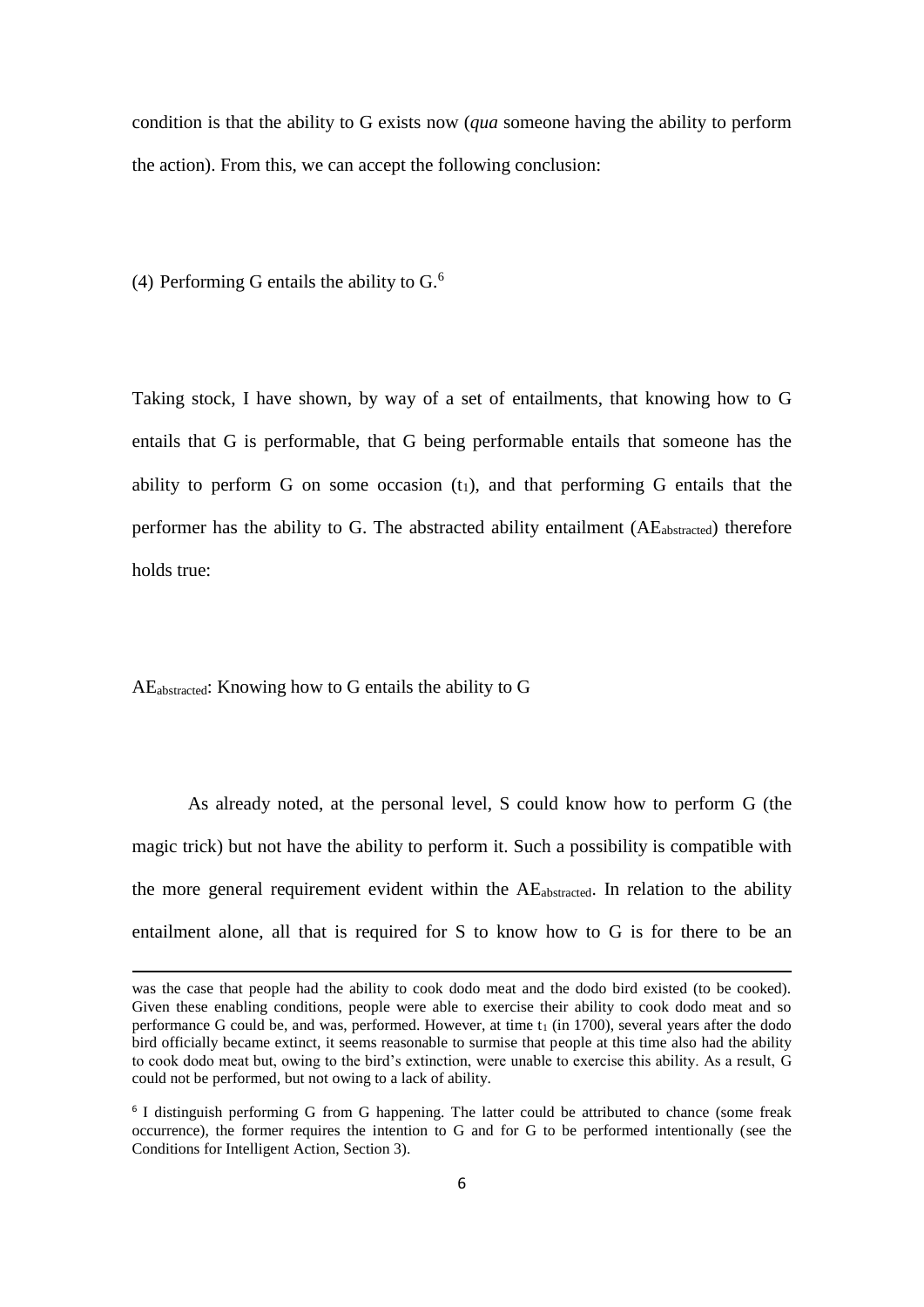occasion  $(t_1)$  when someone has the ability to G, thus making G performable.<sup>7</sup> This, however, leaves open the possibility that S could know how to G (because G is performable, given statement 3), on an occasion other than  $t_1$  when the ability to G does not exist (that is, when no one at that time possesses the ability to G). This is not to say that S can know how to do something that cannot be done; rather, it is to say simply that S could know how to do something which no one, presently, has the ability to do. Put differently, S (or anyone) could know how to G (*qua* knowledge-about-how) – and so know how *one* Gs – even though G cannot, at present, be performed owing to a global lack of ability.

We can see just such a possibility described in the example from Bengson and Moffett (2007) of Irina Slutskaya, an Olympic figure skater who, we are told, knows how to perform a quintuple salchow despite being unable to do so. What the case of Irina highlights, Bengson and Moffett tell us, is that "there is good reason to think that knowing how to do a quintuple salchow does not entail the ability to do one" (2007, p.34). Moreover, they accept that "basically all world class figure skaters know how to do a quintuple salchow, but owing to the athletic difficulty of the jump only a few (if any) of them can actually do one" (p.34).

In the context in which it occurs, Bengson and Moffett's claim – that knowing how to G does not entail the ability to  $G -$  is describing a lack of personal level entailment on the part of Irina (S, *qua* Irina, knowing how to G does not entail that S, *qua* Irina, has the ability to G). What is not clear from Bengson and Moffett's

1

<sup>&</sup>lt;sup>7</sup> To be clear, I am not saying that the abstracted ability entailment is sufficient for S to know how to G. It is perfectly possible and likely that there will be lots of people who do not know how to G (whatever G may be) even where the ability to G is ubiquitous. Instead, I am merely saying that, as far as ability's relationship to knowledge how (*qua* knowledge-about-how) is concerned, the abstracted ability entailment is sufficient to satisfy the entailment between knowledge how and ability.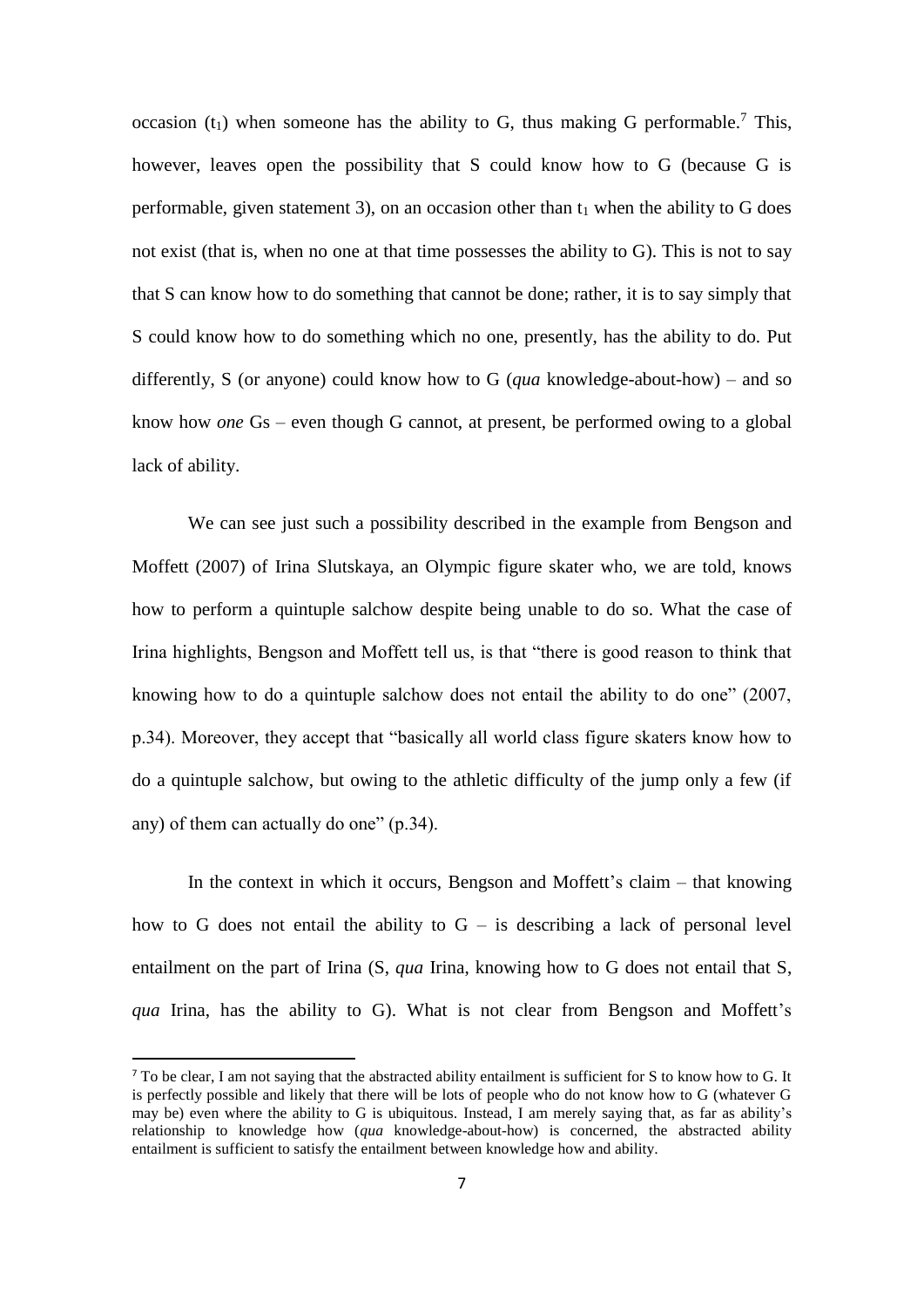description, however, is whether some of the other world class figure skaters, in contrast to Irina, have the ability to G even though (let us allow) none has actually performed the manoeuvre. (I interpret the phrase "few (if any)" to mean that Bengson and Moffett are allowing *the possibility* that no one has yet performed the jump.)

If the  $AE<sub>abstracted</sub>$  is to be satisfied, then statements (2) and (3) must likewise be satisfied (G must be performable, meaning someone must have the ability to G on some occasion,  $t_1$ ). But statement (4), at least in my version of the vignette, has not been satisfied; meaning that G (the quintuple salchow) has not been performed by anyone. Where knowledge how equates to 'knowledge-about-how', this does not prevent Irina and all of the other world class figure skaters from knowing how to G (that is, knowing how one Gs), as Bengson and Moffett declare. Indeed, it would make sense that knowledge how in this context is not only reducible, but *has to be* reducible, to propositions, just as the standard treatment attests: for how else could one express knowledge of a performance that entails only *abtracted ability* (and not personal ability) except through propositions (knowing that such and such must be done, etc.)?

The AEabstracted does seem vulnerable to the somewhat counter intuitive position regarding knowledge-about-how, though: that all world class figure skaters (including Irina) know how to perform a sextuple, septuple and octuple salchow, respectively (I will return to this point in Section 5 when discussing knowledge-in-action). To borrow from Bengson and Moffett, one could say: Basically all world class figure skaters know how to do a sextuple, septuple and octuple salchow, but owing to the athletic difficulty of the jump none of them can actually do one. Given this, how far should we stretch the knowledge claim? Should we permit Irina or any other world class skater to announce: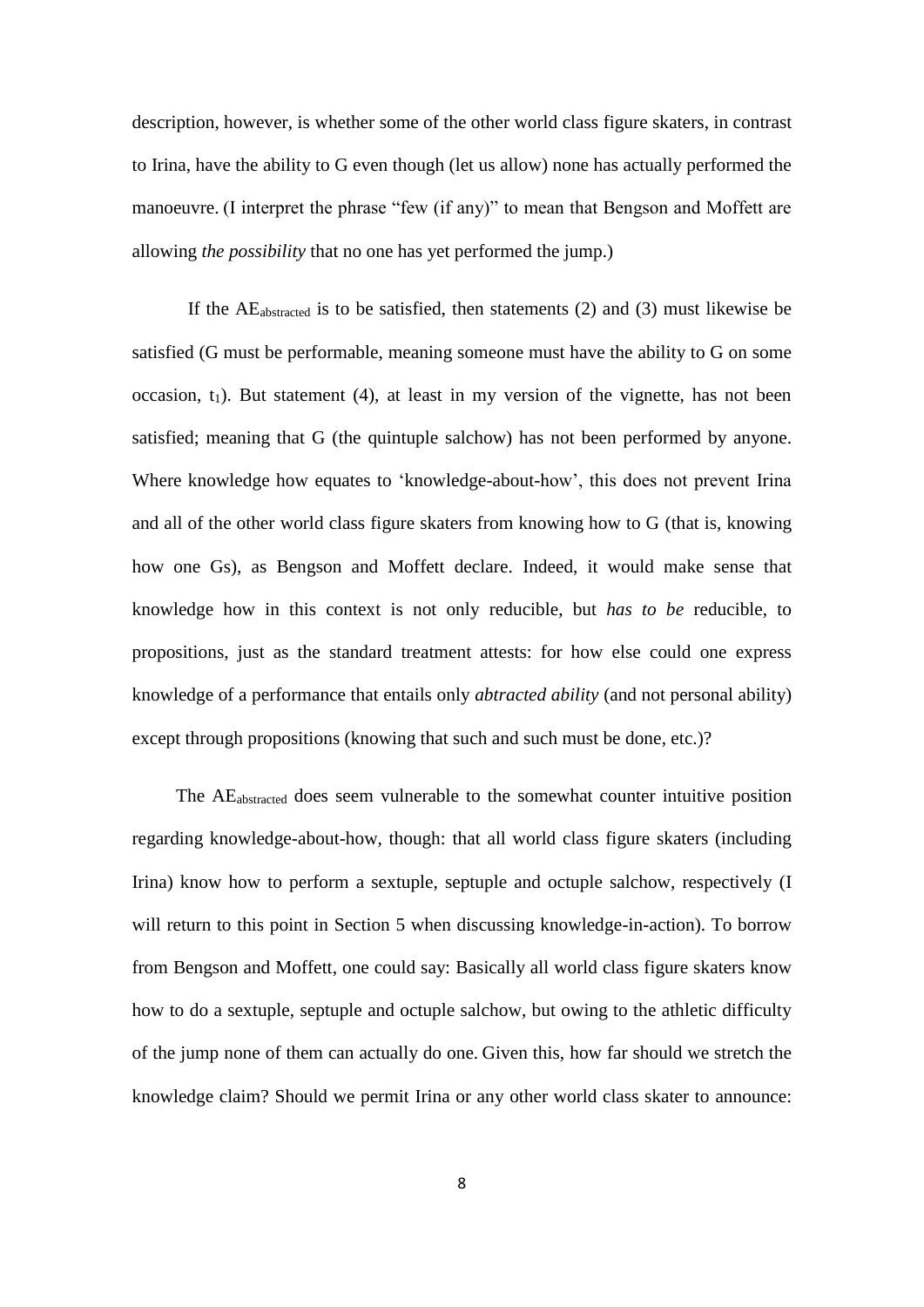"Yes, I know how to perform a chilialchow" (a salchow that involves 1,000 rotations through the air)?

What might Bengson and Moffett say in response? In anticipation, consider the following example:

Louis, a competent mathematician, knows how to find the  $n^{\text{th}}$  numeral, for any numeral  $n$ , in the decimal expansion of  $\pi$ . He knows the algorithm and knows how to apply it in a given case. However, because of principled computational limitations, Louis (like all ordinary human beings) is unable to find the  $10^{46}$  numeral in the decimal expansion of  $\pi$ . (2012, p.170)

Bengson and Moffett then go on to say that:

**.** 

Louis cannot reasonably hope to succeed in finding the  $10^{46}$  numeral in the decimal expansion of  $\pi$ when he tries. His inability is pervasive. Yet he still knows how to find it. (*ibid*., p.171)

By the same token, Irina, or any other world class figure skater, cannot reasonably hope to succeed in performing the chilialchow; her inability is pervasive. In fact, everyone's inability is pervasive. Yet, following Bengson and Moffett example of Louis, is there not a sense in which Irina knows how to perform the manoeuvre, insofar as she knows how to perform a salchow and knows how to vary the number of rotations through the air which differentiates the different salchows? As such, does she not have a good 'grasp' of what a chilialchow entails.<sup>8</sup>

<sup>&</sup>lt;sup>8</sup> It may be that the chilialchow (or even some of the other suggested salchows) requires drastic changes to how one approaches the manoeuvre which bears little relation to triple, quadruple or even quintuple salchows, and therefore entails a different ability to that required for these salchows.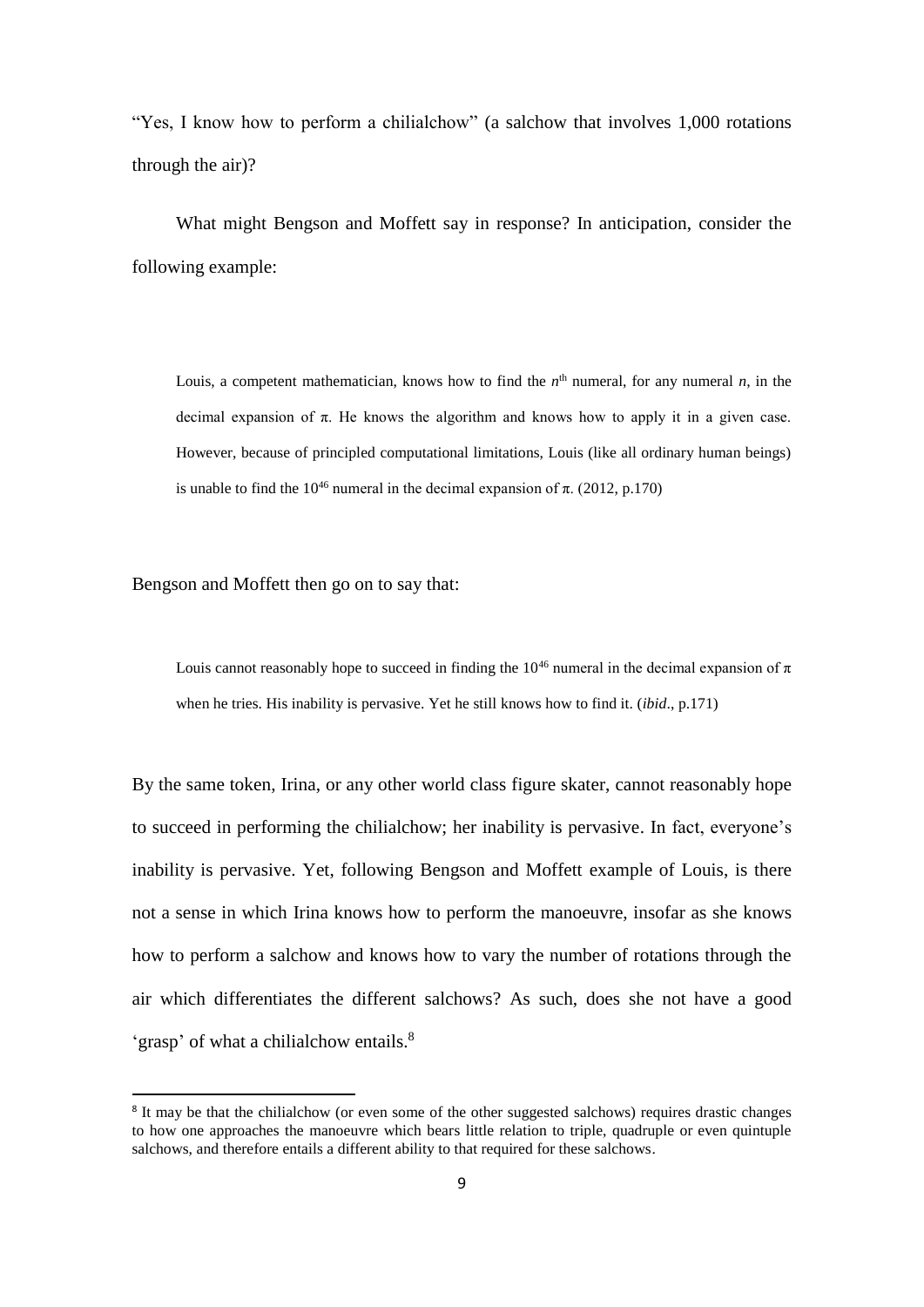It would seem, *a priori*, that the AEabstracted.is able to set a limit on the figure skaters' knowledge how (*qua* knowledge-about-how): namely, knowledge limited to that which is performable and therefore that for which someone has the ability to G on some occasion  $(t_1)$ . In practice, however, it is difficult to see how this could be implemented except in the more extreme cases, as the chilialchow example illustrates. In relation to a chilialchow, one may feel intuitively (and more than likely draw on evidence from human physiology to support one's intuition) that statements (2) and (3) are not met, and so one cannot know how to G in this case. But what about the sextuple, septuple and octuple salchows? Here, our intuition may fail us, insofar as it may be a less reliable indicator of what is performable and/or form less of a consensus with other people's intuitions in this regard. Moreover, our understanding of human physiology may be able to offer little that is definitive in terms of the performability (in principle) of each manoeuvre.

As mentioned, I will to return to the somewhat thorny issue of performability in the absence of current ability in Section 5 when discussing knowledge-in-action; only this time in relation to personal ability rather than abstracted ability. Until then, let us turn our attention to the nature of the entailment between knowledge-in-action and ability (Section 3), before discovering how distinguishing between type and token actions helps qualify this entailment (Section 4).

#### **3. Knowledge-in-action and the personal ability entailment**

To explore the entailment between knowledge-in-action and ability, I draw again from an example by Bengson and Moffett. This time, Bengson and Moffett (2012) ask us to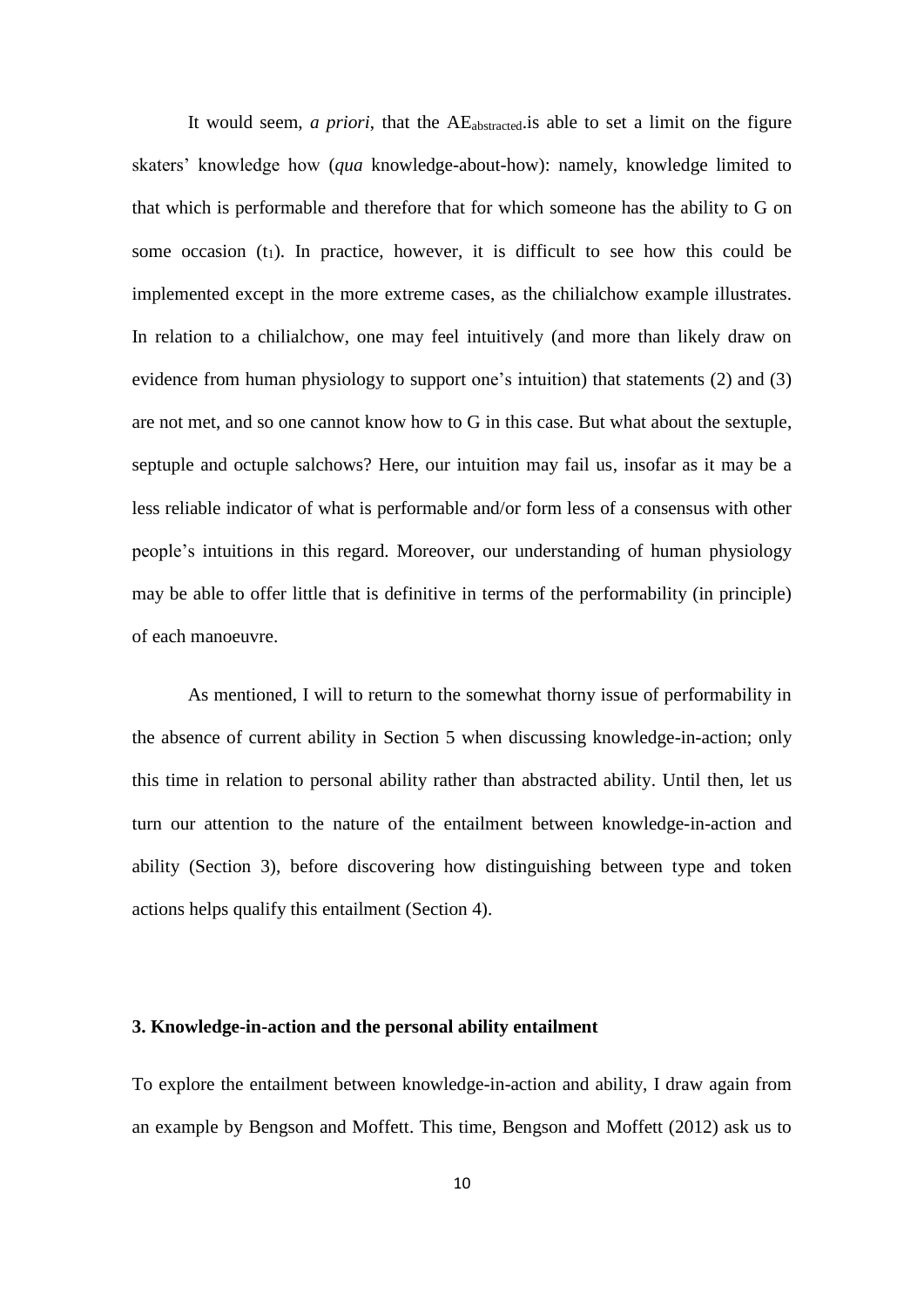consider Pat who, we are told, is an accomplished skier and in high demand as an instructor of complex ski stunts, despite the fact that he is unable to perform these stunts himself.<sup>9</sup> According to the authors, "Pat knows how to do the stunts. But is not able, and has never been able, to do them" (2012, p.168). What Bengson and Moffett mean by the phrase "Pat knows how to do the stunts" is that he knows what is required *for him* to do the stunts, rather than the more general claim that he only knows what performing the stunts involves. To make clear what they mean by this, they contrast Pat's knowledge how with Albert's: a scientist who does not ski, yet studies the mechanics of skiing. Because of his theoretical expertise, we are told that Albert knows how the stunts are performed, and therefore how one does the stunts in terms of the underlying physiology of the movements. It is then contrived that Pat also has this knowledge. Having set the scene, Bengson and Moffett draw the following conclusion:

...Pat and Albert both know how one does the stunts; [yet] neither is able to do the stunts. *But plainly a significant difference remains*: only Pat knows how to do the stunts. Indeed, even though Pat cannot do them, he grasps the stunts in a way that Albert, who only knows the theory, does not. (2012, p.169; emphasis in original)

What are we to make of this example? Apparently – although we are told "plainly" – a significant difference exists between Pat and Albert's knowledge how, such that Pat grasps the stunts in a way that Albert does not. What is the epistemic nature of this grasping and what are we to conclude from this about the entailment between knowledge how and ability?

**.** 

<sup>9</sup> See Stanley and Williamson (2001, p.416) for a similar example.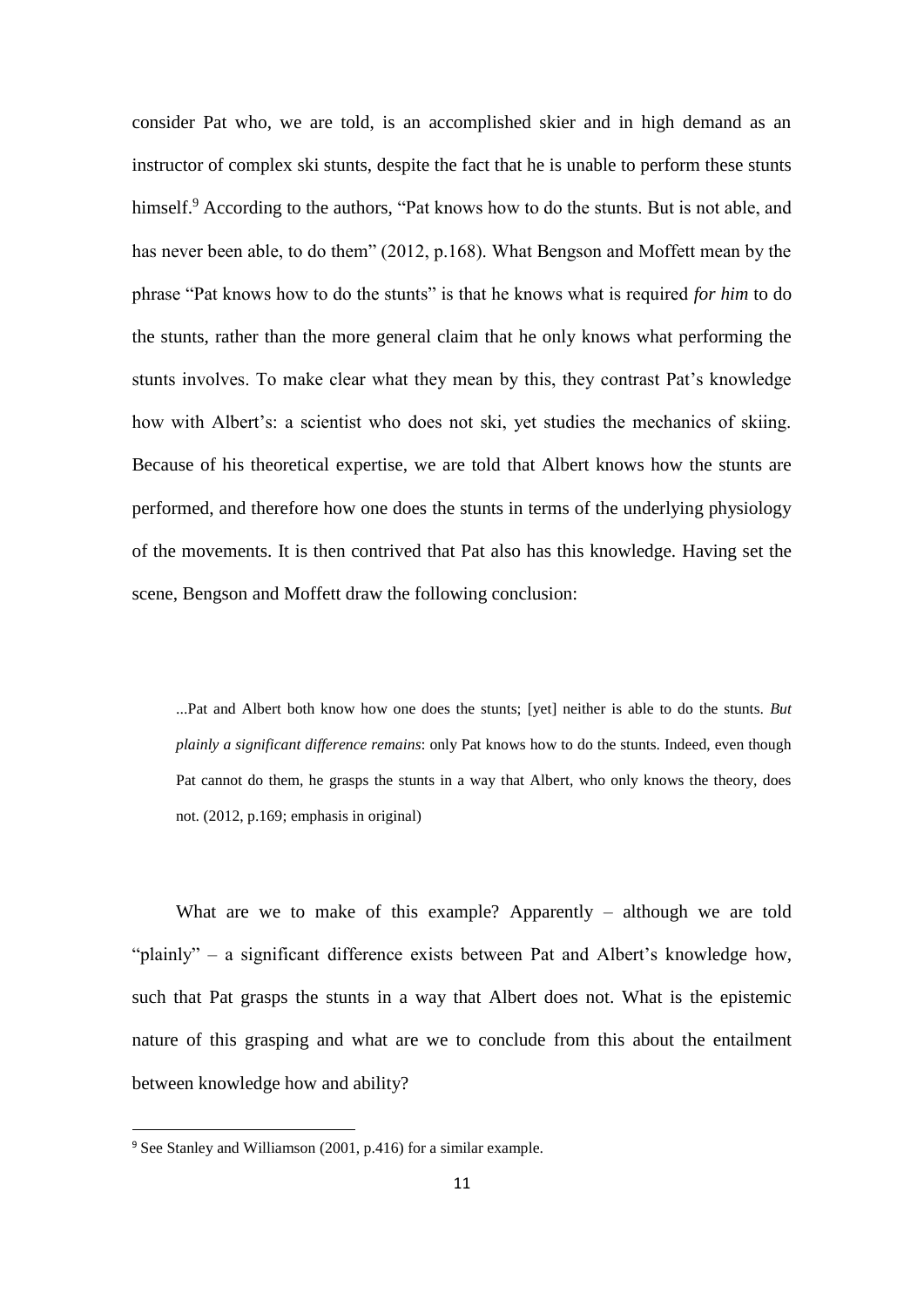Both Pat and Albert know how *one* does the stunts. Based on earlier discussion, this is equivalent to each having knowledge-about-how the ski stunts are performed. For this to be the case, in relation to the ability entailment, only  $AE<sub>abstracted</sub>$  must be satisfied. Thus, the ski stunts must be performable, meaning there must be an occasion when someone has the ability to do the ski stunts. This being the case, neither Pat nor Albert need possess the ability to do the ski stunts in order to have knowledge how in the sense we are discussing here: namely, knowledge-about-how (so we can agree with Bengson and Moffett on this point). In addition, we are told that Pat knows what is required *for him* to do the stunts in a way that Albert does not. Before discussing this additional (and distinguishing) knowledge claim, what is interesting (and important) about Bengson and Moffett's example – even though the focus of their example concerns knowledge about ski stunts – is that Pat knows how to ski, whereas Albert does not. Pat, in performing G (skiing), must have the ability to ski (something of a trivial truth, perhaps, but one we can build on, and one I will support below in relation to intelligent action). Albert, on the other hand, does not need the ability to ski to satisfy his claim to knowledge (*qua* knowledge-about-how to ski).

We will return to the ski stunts in a moment. For now let us consider how Pat and Albert differ with regard to their ability to ski and their respective knowledge how. To understand this relationship, we first need to understand the relationship between knowledge-in-action and intelligent action. For this, we turn to Ryle.

If we allow that performing G entails performing intelligent action then what makes an action intelligent? In *The Concept of Mind*, Gilbert Ryle has the following comment to make about intelligent action: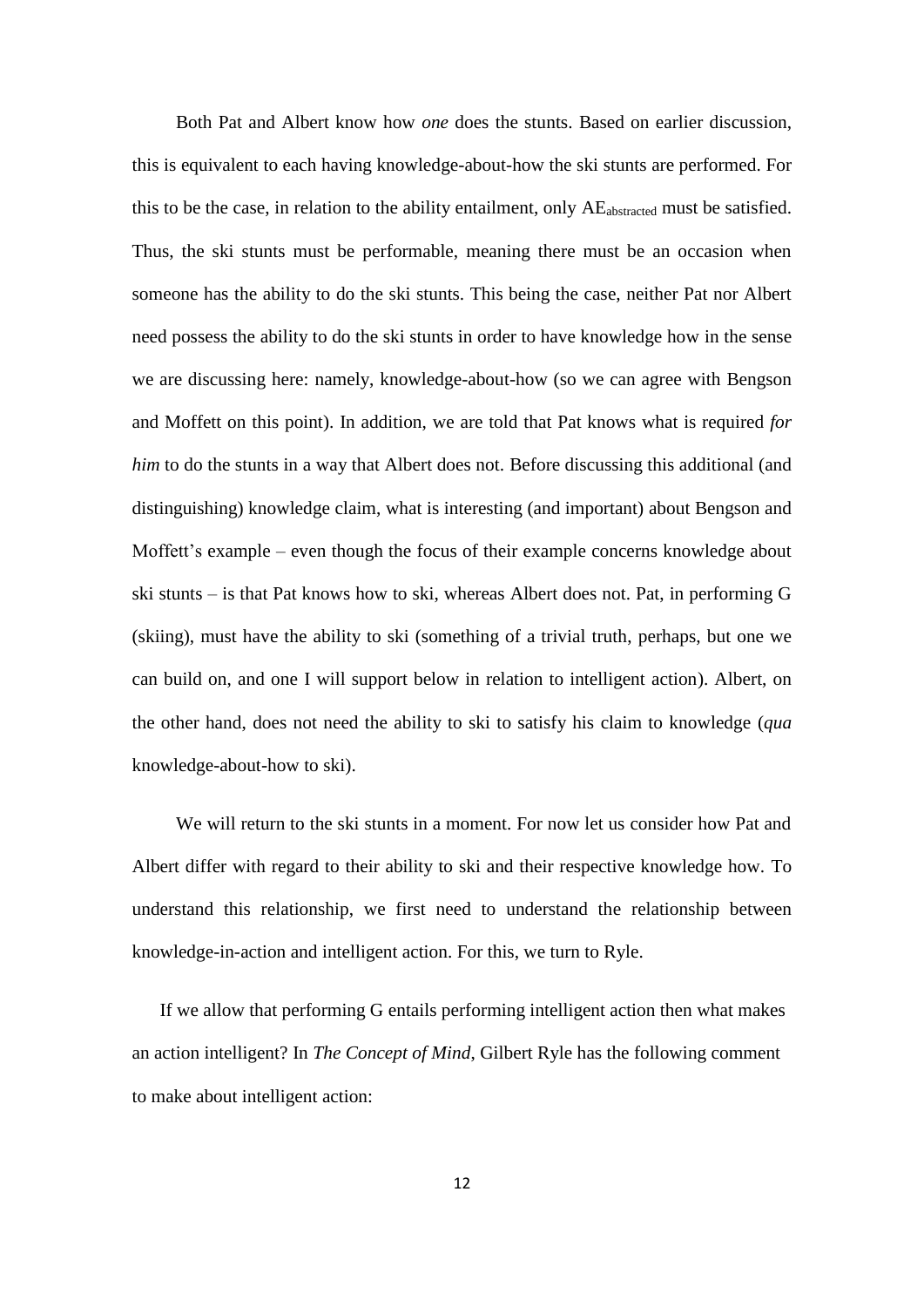In judging that someone's performance is or is not intelligent, we have, as has been said, in a certain manner to look beyond the performance itself. For there is no particular overt or inner performance which could not have been accidently or 'mechanically' executed by an idiot, a sleepwalker, a man in a panic... We observe, for example, a soldier scoring a bull's eye. Was it luck or was it skill? If he has the skill, then he can get on or near the bull's eye again, even if the wind strengthens, the range alters and the target moves... There is no one signal of a man's knowing how to shoot, but a modest assemblage of heterogeneous performances generally suffices to establish beyond reasonable doubt whether he knows how to shoot or not. (1949, pp.45-46)

In the extract above, Ryle equates an intelligent action (or performing an action intelligently) with knowledge how. If S performs G intelligently then S knows how to G. In Ryle's example, the intelligent performance being debated is that of *shooting* a rifle: let us call this action, G. It is important to be clear, however, that G (shooting a rifle) should not be taken to mean the same as firing a rifle (*qua* discharging a weapon): let us call this action, F. Implicit within performance G is the understanding that one is firing one's rifle at something and, further, that for this to be an intelligent performance one sets out with the intention of hitting what one is aiming at. Yet as Ryle points out, whether the soldier's performance was an example of G or F cannot be established through a measure of the particulars of the action itself at any given time, including a successful outcome. It may be that, by luck alone, the soldier in performing F happens to hit the bull's eye of the target in front of him in the absence of any prior intention. But even if one sets out with the intention of at least *trying* to hit what one is aiming at, for a claim to intelligent action and therefore knowledge of how to G (*qua* knowledgein-action), it is not enough that the novice soldier should (on his first attempt) point his rifle at the target, fire and hits the bull's eye. Conversely, it should not be said of the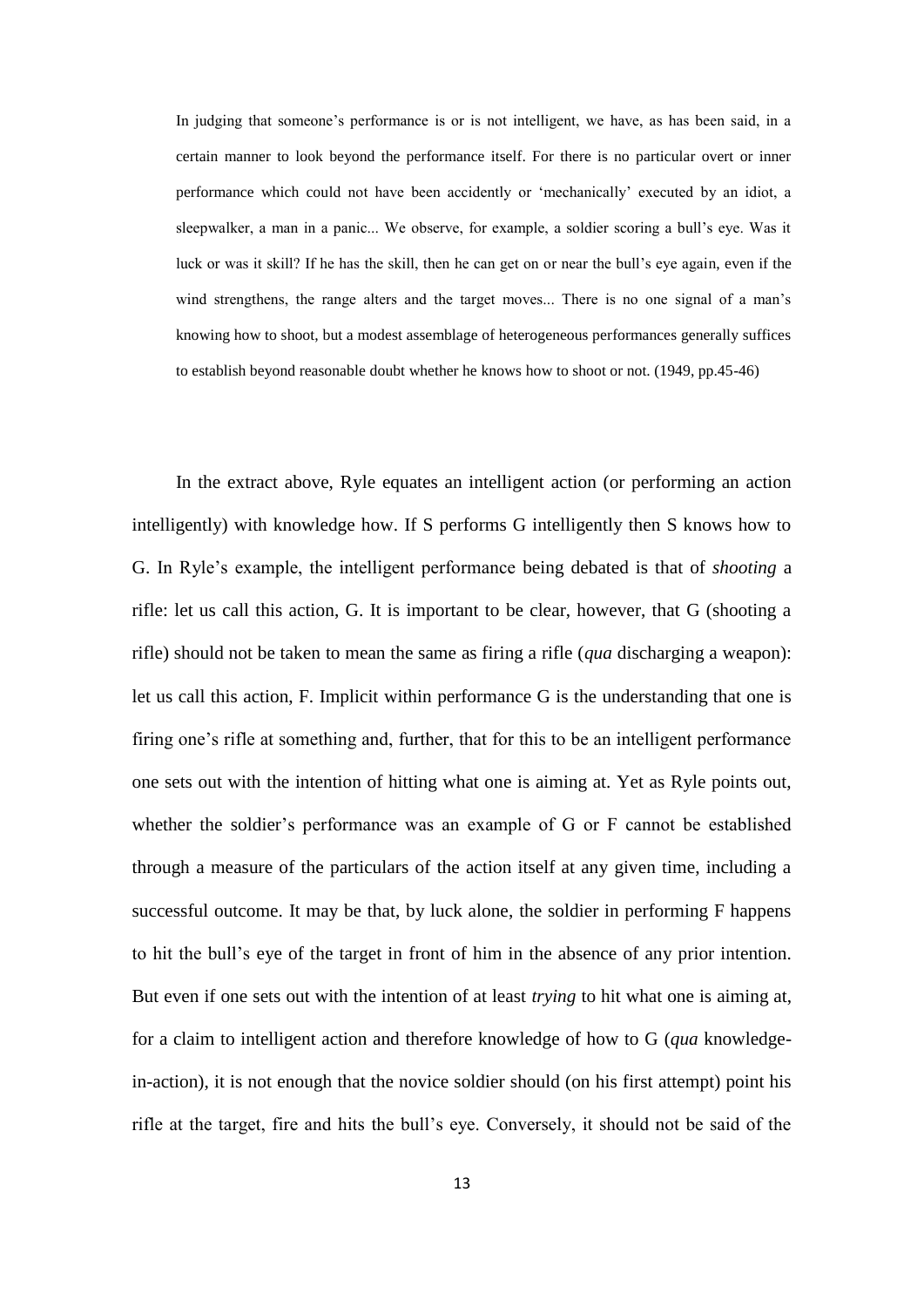experienced soldier who fires and misses on a particular occasion that he no longer knows how to G or that *this* performance was unintelligent. In the same way that a case of good fortune should not find a place among any of the conditions for intelligent performance, so a case of misfortune should not be able to negate it.

In isolation, successfully performing G entails only that one has the ability to G, not that one's performance was intelligent and not, therefore, that one knows how to G. According to Hawley (2003; see also Sosa, 2009), success *per se* is neither necessary nor sufficient for a claim to knowledge (that is, for knowing how to G *qua* knowledgein-action). Success is not sufficient if one succeeds only once, as is the case with the novice soldier who hits the bull's eye with his first ever shot (see also Carr's 1979 example of the novice dart player); but, importantly, neither is repeated success necessary: for it could be the case that I know how to G even if I do not succeed in G*ing* every time. After all, at the peak of his career, not even David Beckham succeeded in 'bending it like Beckham' on each occasion.<sup>10</sup> For Hawley, what is necessary for knowledge how is not exhaustive success but, rather, reliable success. This is reflected in the precursor to knowledge-in-action: the *Conditions for Intelligent Action* (CIA).

(CIA) Where *w* is a way of G*ing*, S must intend to perform *w* (rather than 'other than *w*') and perform *w reliably* as a way of intentionally G*ing*. 11

**.** 

<sup>&</sup>lt;sup>10</sup> Hutto (2005) also notes that actions which exhibit knowledge how, in the form of a certain ability (or perhaps what might be thought of as a certain 'skill'), do not require this ability/skill to be infallible; rather, one must be able to engage in these actions reliably or competently (see also Jung & Newen, 2010).

<sup>&</sup>lt;sup>11</sup> An earlier version of the CIA can be found in Young (2011, p.62). See also Dickie (2012) for a similar approach to skilled action.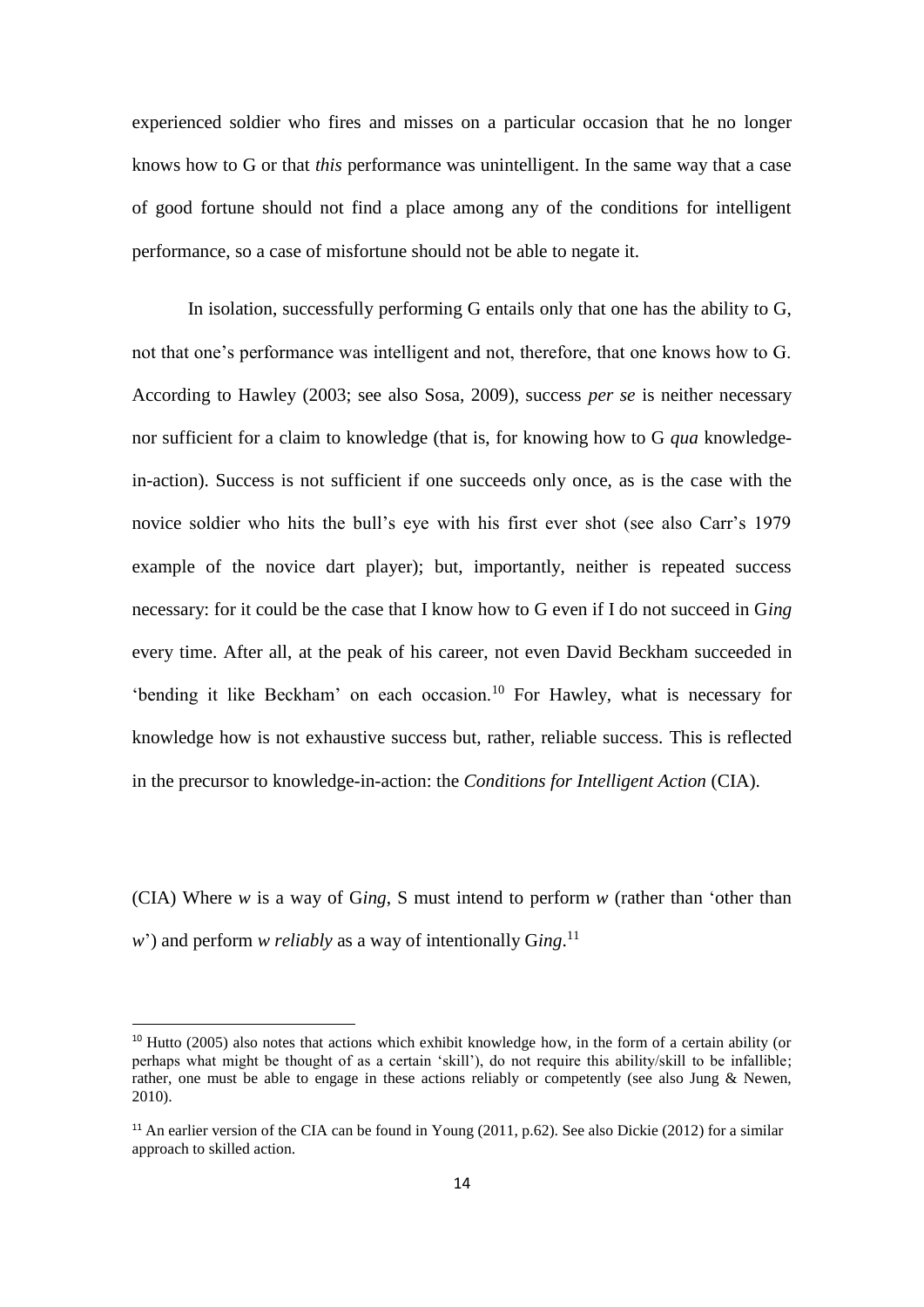In light of the CIA, consider the following personal entailments:

- (a) S performing G under the CIA entails S has the ability to G
- (b) S performing G under the CIA entails S knows how to G (*qua* knowledge-in-action)
- (c) Given (a) and (b), S knowing how to G (*qua* knowledge-in-action) entails S has the ability to G

Pat is able to satisfy (a) and (b) with regard to skiing; Albert is not. The claim that Pat knows how to G therefore follows from satisfying the CIA and from the entailments evident in (a) and (b). The counterfactual position holds as far as Albert's knowledge how is concerned. Assuming ability enabling conditions are met, Albert's not knowing how to ski and not having the ability to ski follow from his not satisfying the CIA and subsequently statements (a) and (b). Taking onboard the CIA and statements (a) and (b), what follows from this – statement (c) – I call the *personal ability entailment* (AEpersonal):

AEpersonal: S knowing how to G (*qua* knowledge-in-action) entails S has the ability to G.

The manner in which Pat and Albert's knowledge of skiing is differentiated is compatible with the AEpersonal. If we compare Pat and Albert's knowledge-in-action regarding the ski stunts with the AEpersonal, however, we see something interesting.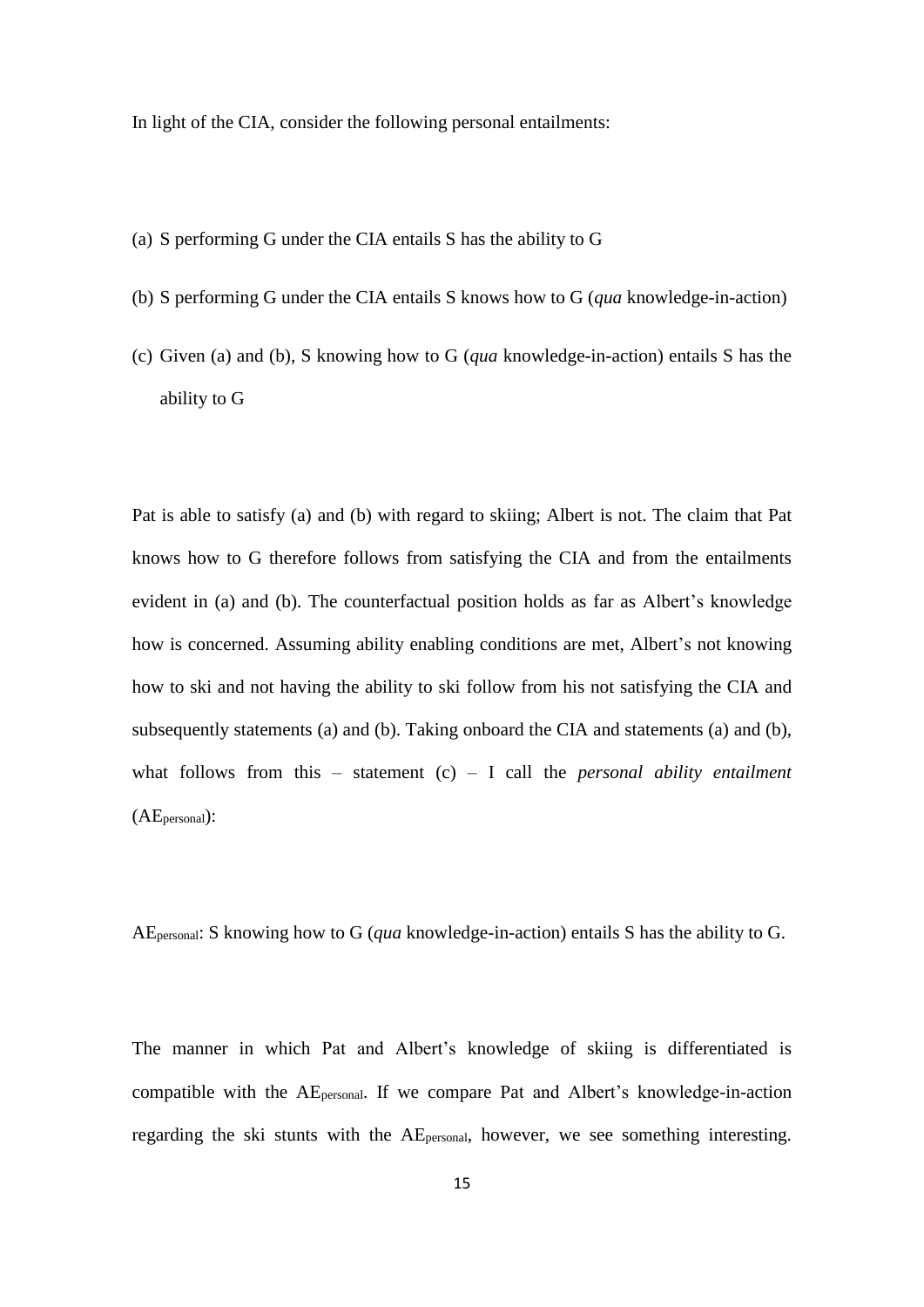Albert's lack of ability and knowledge-in-action is compatible with the AEpersonal but Pat's lack of ability is not. Put another way:

- The claim that Albert does not know how to G (perform the ski stunts) co-occurs with his not performing intelligent action G because he lacks the ability to G
- The claim that Pat knows how to G (perform the ski stunts) co-occurs with his not performing intelligent action G because he lacks the ability to G.

Given that both satisfy knowledge-about-how to G, whatever is differentiating Pat's knowledge how from Albert's (*qua* knowledge-in-action), it cannot be their ability to G (that is, perform the required intelligent action) – which, in this case, is the ski stunts – since neither is able to do this. As things stand, it is not clear what forms the basis for Pat's additional knowledge over Albert's regarding the ski stunts, because, first, it is not based on performance and hence the ability to perform the stunts and, second, both Pat and Albert possess knowledge-about-how to G.

The key to resolving this issue is, I contend, the fact that Pat is able to satisfy the AEpersonal with regard to skiing and Albert is not. To understand how this plays a part in differentiating Pat and Albert's knowledge regarding the ski stunts, we must distinguish between *type* and *token* actions, such that Pat's knowledge how to G (*qua* knowledgein-action) entails only that he has the ability to  $G_{type}$  and not necessarily the ability to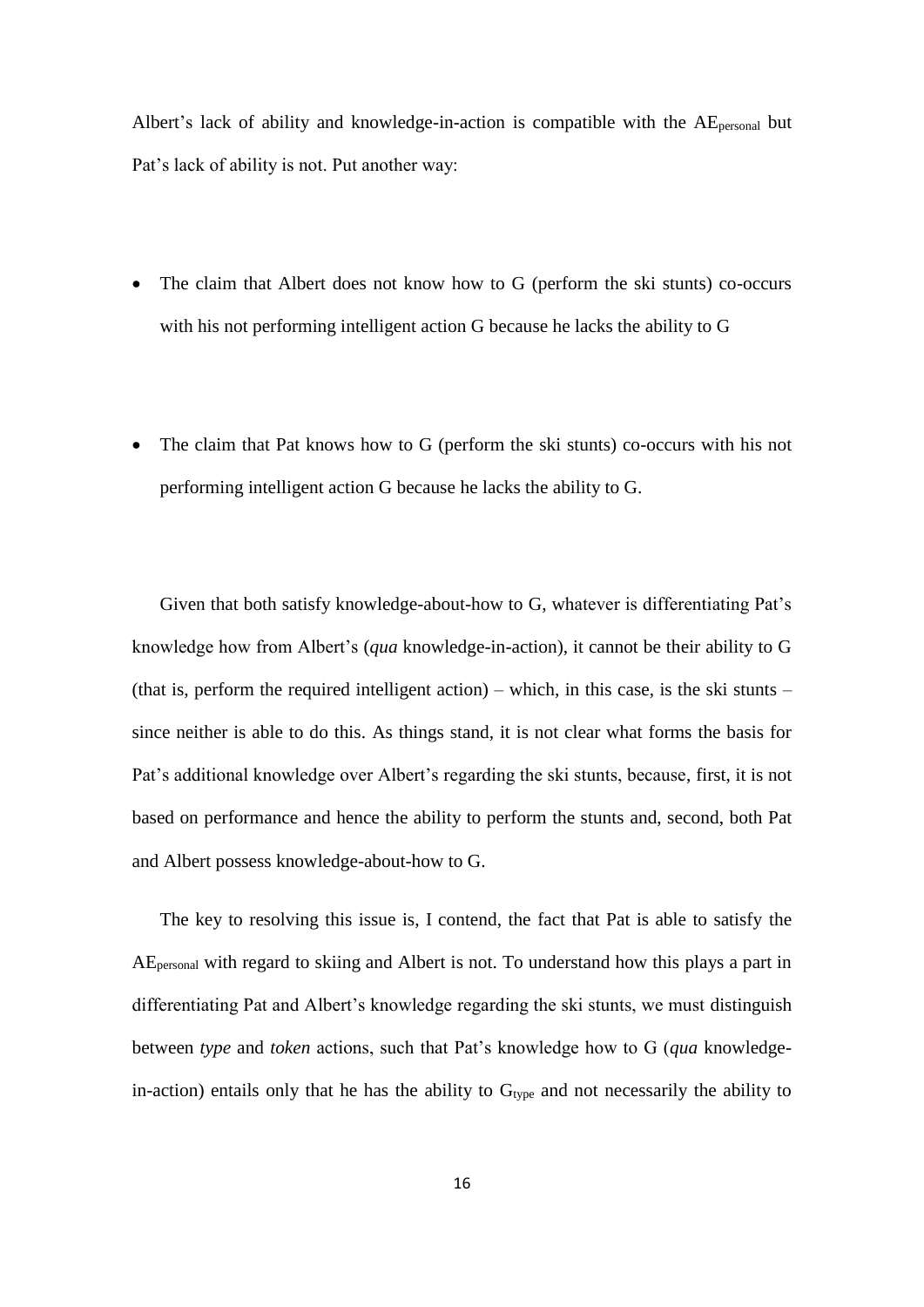$G<sub>token</sub>$ , whereas Albert does not have the ability to  $G<sub>type</sub>$  nor, because of this, the ability to G<sub>token</sub>.

#### **4. Distinguishing between type and token actions**

## *4.1 Type and token actions 1*

To understand the difference between type and token actions, let us first be clear on how types and tokens *per se* are typically understood. Consider the following example: Pat and Albert receive the same book for their respective birthdays. What is meant by *the same book* here? It could be that for their birthday, Pat and Albert each receive a different copy of the same book, *Cooking for Beginners*. 'Cooking for Beginners' is a type of book, and the gift Pat receives – the specific copy – is a token of that book-type. In turn, Albert received a different copy and so a different token of the same book-type for his birthday. Alternatively, it could be that Pat gave Albert a copy of 'Cooking for Beginners' for his birthday and sometime later, on Pat's birthday, because he had forgotten who had originally given him the book and because he had never read it, Albert gave Pat the book back as a present. Here, on different occasions, both Albert and Pat receive the same token of the same type of book as a gift. It could also transpire that, for his birthday, Pat received the same book from five different friends: meaning he receives five tokens of the same type.

With this last example in mind, consider the following point made by Jung and Newen (2011) when discussing the question of individuating abilities. Jung and Newen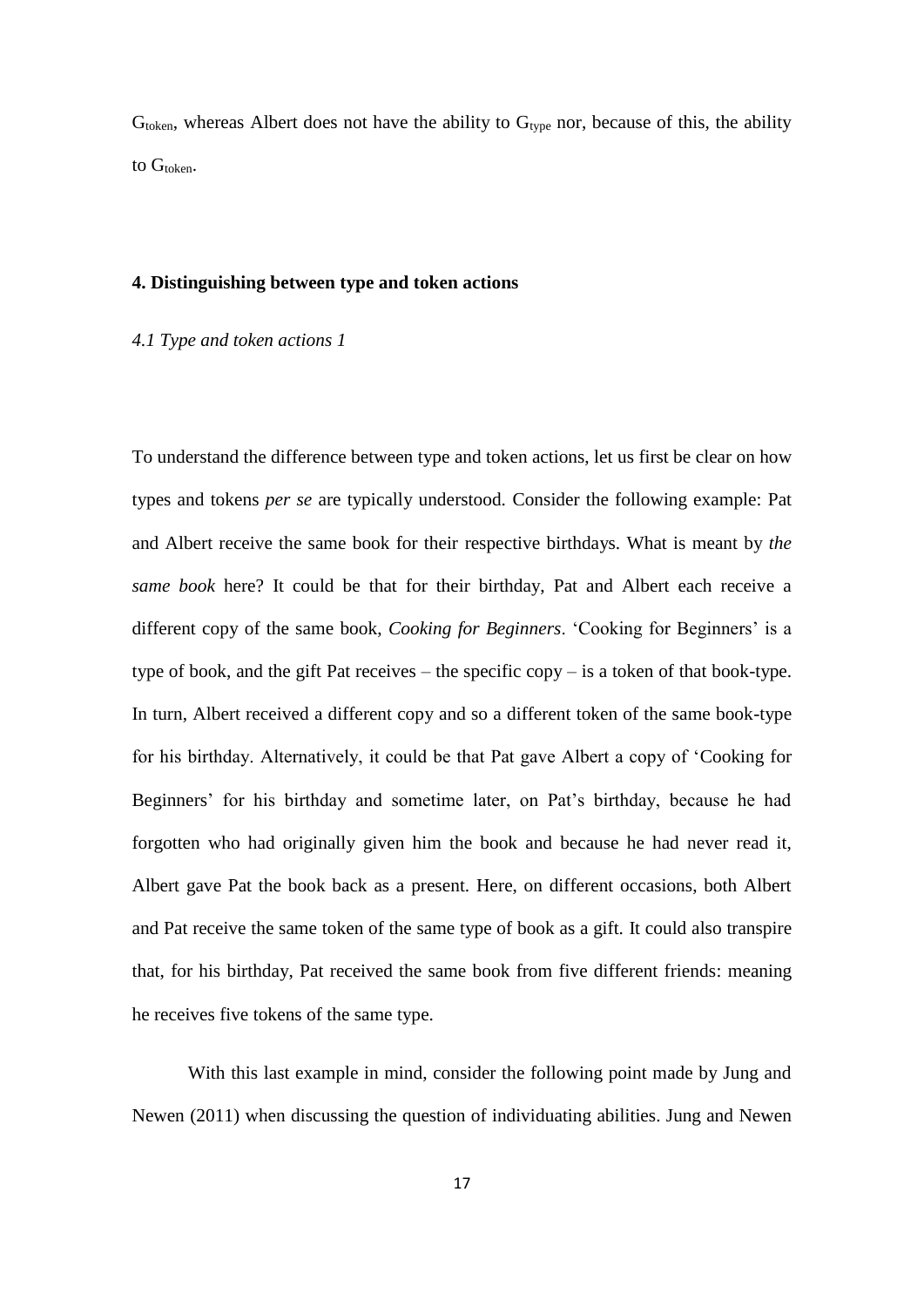(with reference to Snowdon, 2003) describe Martin, who is able to perform fifty consecutive sit-ups. They then go on to state:

We do not ascribe a specific knowing-how to Martin since the ability to do *exactly fifty* consecutive sit-ups is, in general, not of interest. We would rather credit Martin with the ability to do sit ups (and the corresponding knowing-how, respectively) and emphasize that he is able to perform it with an impressive strength and endurance. (2011, pp.82-3; emphasis in original)

In being able to perform fifty consecutive sit-ups, Martin is able to do more than Malcolm who is able to perform only thirty sit-ups consecutively. Alongside this difference in performance, do Martin and Malcolm differ in their knowledge how (as described by the AE<sub>personal</sub>)? Is it that Martin knows how to  $G_{50}$  (where  $G =$  perform consecutive sit-ups) and Malcolm does not? According to Jung and Newen, individuating one's ability and even knowledge how to such a finite degree is of little general interest. Perhaps we need to reconsider this, however, at least as a means of arriving at a more interesting end.

It is my contention that Martin and Malcolm share an ability to perform a certain *type* of action (G), and differ only with regard to individual *tokens* of that type of action, which is tied to their respective strength and agility. Each can perform sit-ups (a particular type of action), yet they differ in the number of tokens of this action they can perform consecutively (50 and 30, respectively). As such, each can be said to know how to G (*qua* knowledge-in-action), where G corresponds to a type of action, not a specific token of it. This is in keeping with the AEpersonal.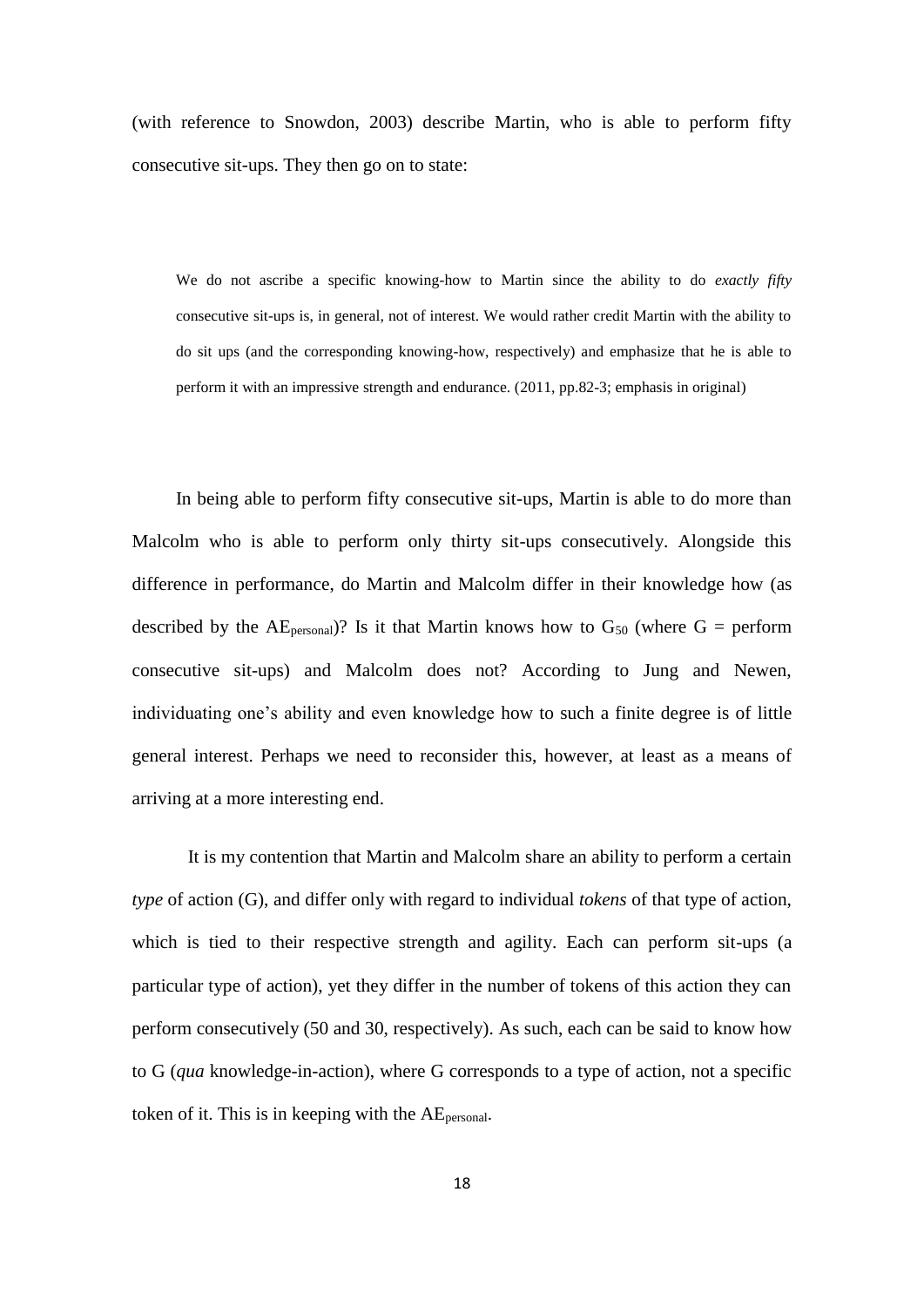In the case of Malcolm, I would accept that knowing how to  $G_{50}$  can occur independently and therefore in the absence of the subject's corresponding ability to  $G_{50}$ only because G<sup>50</sup> amounts to a series of *token* actions derived from a *type* of action that the subject *is* able to perform. I call this the *Type-Token Action Clause* (TAC) with regard to knowledge-in-action. More formally:

TAC: S knows how to G<sub>token</sub> in the absence of the ability to G<sub>token</sub> iff S is able to G<sub>type</sub>

How might the TAC help resolve the seeming conflict between the AEpersonal and the example of Pat and the ski stunts? To see how, we need to consider a further means of distinguishing between types and tokens.

## *4.2 Type and token actions 2*

By way of a different example of types and tokens, consider the following representations:  $\mathbf{t}, \mathbf{t}, \mathbf{t}, \mathbf{t}$ ,  $\mathbf{t}$ ,  $\mathbf{t}$ . Each representation is a different token of the same type of letter, tee. In the book example, the different tokens (each copy) were identical to each other. Here, the physical characteristics of each token differ from each other by varying degrees, yet each is considered a token of the same letter-type. Even though the tokens differ physically, they retain a sufficient but indeterminate number of similar characteristics which are used to classify them as belonging to the same type; although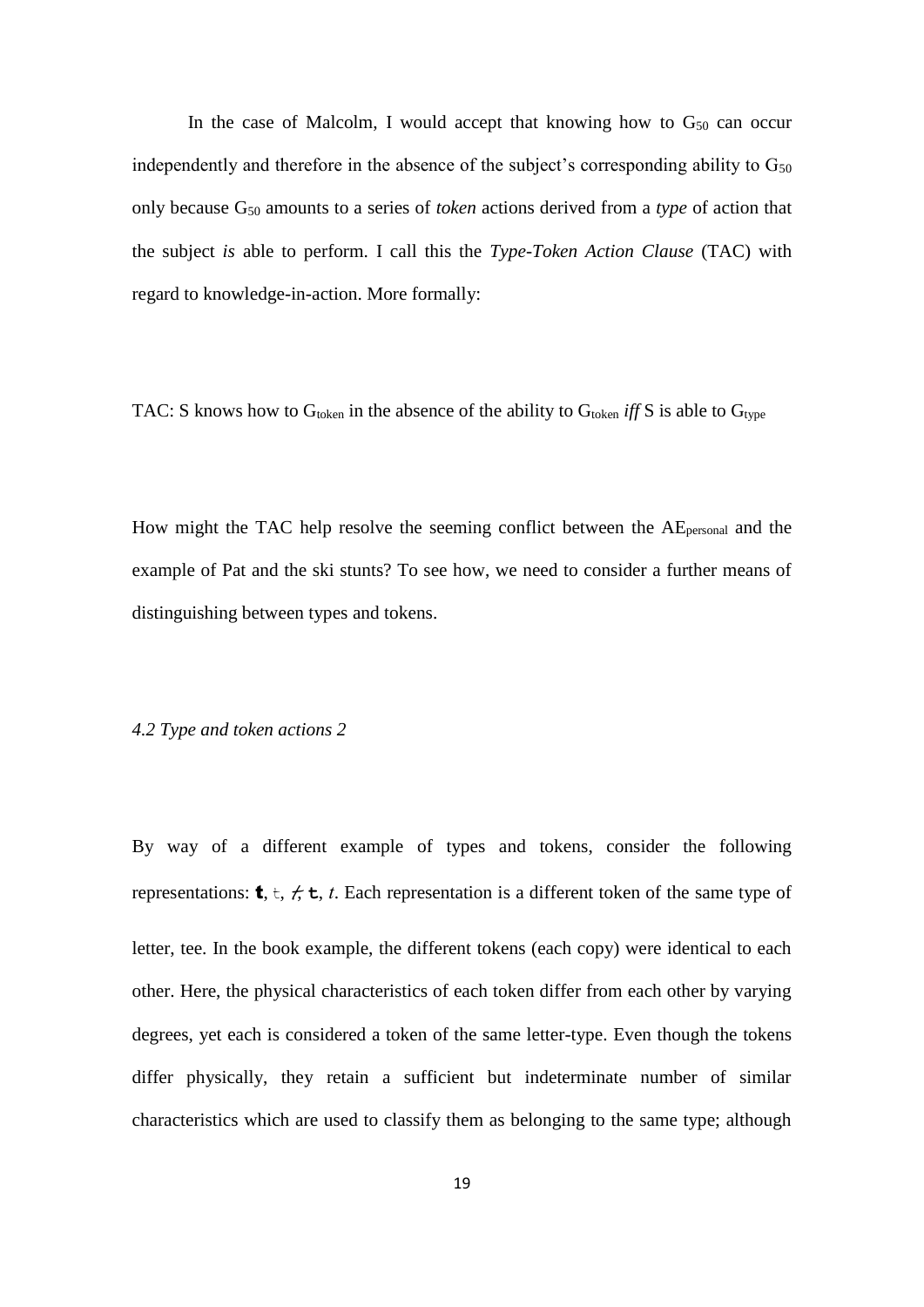the line between being and not being sufficiently similar may be nebulous and a matter of interpretation, context or even consensus. Does  $\tau$  count as a token of the letter tee, for example?

In the earlier example involving sit-ups, each token sit-up was (roughly speaking) identical to the others; there was only a quantitative difference between  $G_{30}$ and G50. Now, while it may go without saying that performing ski stunts is a more complex activity than performing sit-ups, how does performing these stunts differ from skiing? Bengson and Moffett do not provide any details about what the ski stunts involve, other than saying that they are complex and, presumably, bear some relation to skiing: hence, *ski* stunts. What remains unclear, then, is whether the ski stunts constitute a series of token acts derived from acts that are categorized as belonging to a certain action-type – namely, skiing – or whether they should be thought of as tokens of a different action-type altogether. I will consider each in turn.

First, it may be that the ski stunts incorporate a number of regular ski moves – tokens of the overall type of action we classify as skiing – only in a less orthodox sequence or at a heightened speed; something which Pat finds difficult (impossible, in fact) to execute, despite his more general ability to ski. Thus, in accordance with TAC, Pat knows how to  $G_{\text{token}}$  – that is, perform a series of regular ski moves in a novel way  $(G_{token1}, G_{token2}, G_{token3}, etc.)$  – despite his inability to do so, because he has the ability to  $G_{\text{type}}$  (ski). The fact that he satisfies the AE<sub>personal</sub>, meaning he has the ability to  $G_{\text{type}}$ (ski), bestows on him knowledge-in-action regarding all of the tokens mentioned. (This can be likened to the example of different tokens of the letter tee which share indeterminate but sufficient characteristics with the letter-type.) Pat's failure to execute the stunts reflects his inability to perform the moves at the required speed or in the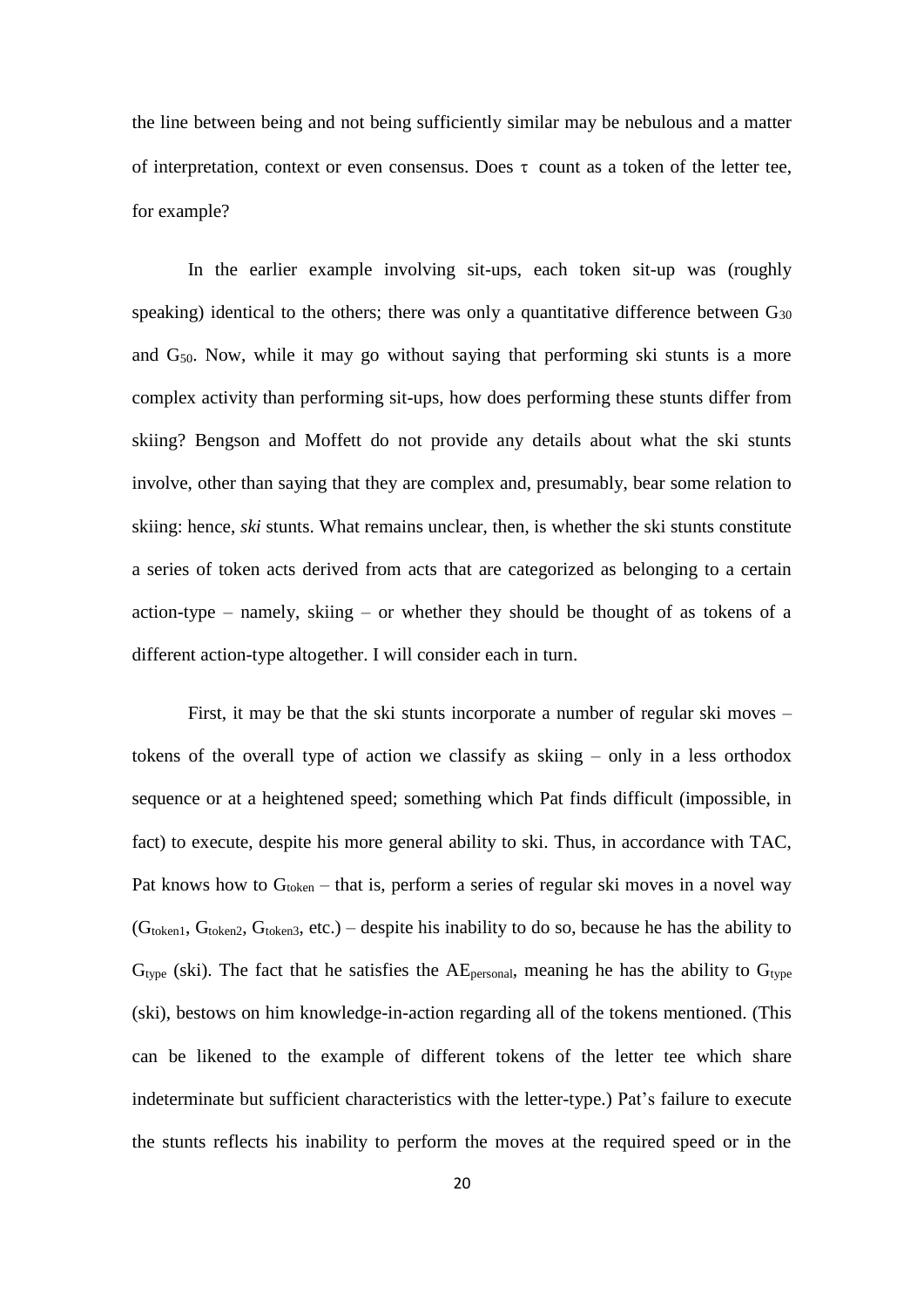required order, or has something to do with the terrain over which they are meant to take place (etc.). Albert, on the other hand, does not know how (*qua* knowledge-inaction) to  $G_{\text{token}}$  (perform the ski moves in a novel – stunt-like – way) because he does not have the ability to  $G_{type}$  (ski) and so does not satisfy the  $AE_{personal}$  with regard to skiing.

Alternatively, let us consider the possibility that the ski stunts constitute a different action-type altogether, rather than being mere tokens of the action-type 'skiing'. If so, then what is less clear from Bengson and Moffett's vignette is how Pat could know how to perform the ski stunts under such conditions. It needs to be stipulated how the ski stunts relate to the ability Pat has to ski, such that he is able to 'grasp' how to do them through his ability to ski (which is the means of distinguishing Pat from Albert). Depending on the distal/proximal relationship of the stunts to skiing, would someone who is able to water ski be able to grasp them also in a way that Albert could not? What about an expert roller-blader? Clearly, what makes it more intuitively the case that Pat knows how to perform the ski stunts (his 'grasp' of how to do them) is the fact that he already possesses the ability (and with it the know-how *qua* knowledgein-action) to ski.

It may be objected that the type-token relationship described in the example of  $s$ it-ups – which was used to distinguish Malcolm from Martin – is purely quantitative and differs somewhat from the relationship suggested between the token ski stunts and the action-type 'skiing'. This is true. The latter example, as mentioned above, is more akin to the letter tee example in which what counts as a token of this letter-type may well be open to interpretation, context and consensus. What counts as an act of skiing is equally reliant on these things. In my defence, however, I am not trying to present types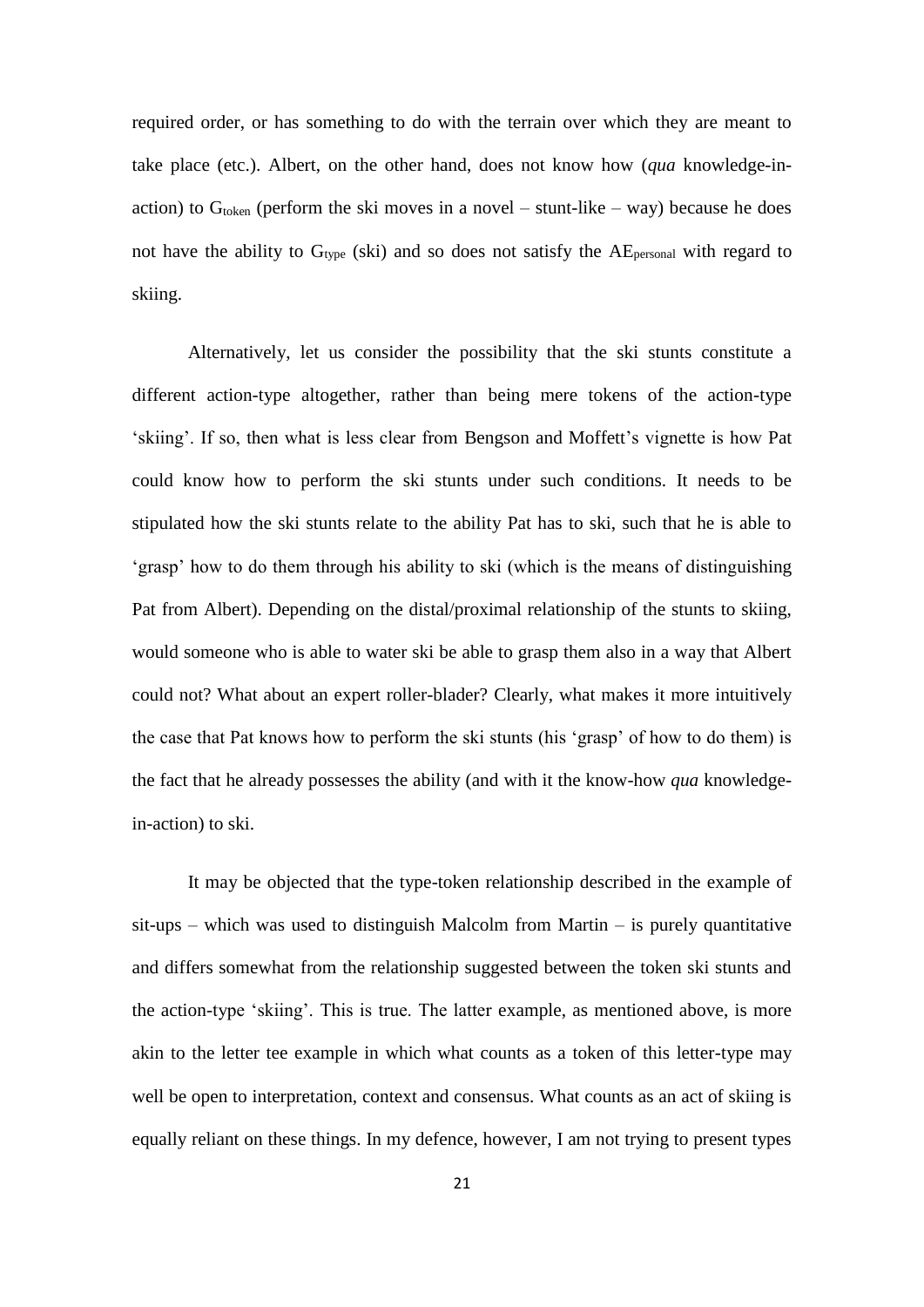or tokens as absolutes. Moreover, I do not consider this issue to be unique to the taxonomy of action, and hold that the same problem can be found when trying to categorize other objects or events; but this does not negate the usefulness of drawing distinctions in these cases.<sup>12</sup> What should concern us, then, is not whether it is conceptually coherent to categorize a ski stunt as a token example of a larger ski-type (I accept a certain level of conceptual fuzziness, as far as this is concerned) – but, rather, the extent to which one's level of personal ability (to ski, in this case), inherent within the CIA (the precursor to the knowledge-in-action described by the  $AE_{\text{personal}}$ ), is (A) prerequisite to performing the ski stunts and (B) that from which the ability to perform the ski stunts is derived. Should (A) and (B) be accepted, then the TAC provides a useful heuristic for understanding the relationship between knowledge how (*qua* knowledge-in-action) and ability.

In concluding this section, I agree with Bengson and Moffett that Pat and others like him who lack the ability to G can still possess knowledge-in-action regarding G. However, to make this accord compatible with the AE<sub>personal</sub>, one must accept that what Pat lacks is the ability to perform  $G_{token(s)}$  (where a  $G_{token}$  equates to a ski stunt, in this case), not the ability to  $G_{\text{type}}$  (where  $G_{\text{type}}$  equates to skiing).

## **5. Knowledge-in-action and performing the impossible**

1

Let us apply the TAC to the earlier example of Irina and the other world class figure skaters. If we allow (as seems reasonable) that all these skaters know how to G (*qua* knowledge-in-action) – where G equates to intelligently performing a salchow (under

<sup>&</sup>lt;sup>12</sup> Borrowing from Wittgenstein, one might try to think of all the possible tokens of the type "game" and see if consensus can be achieved.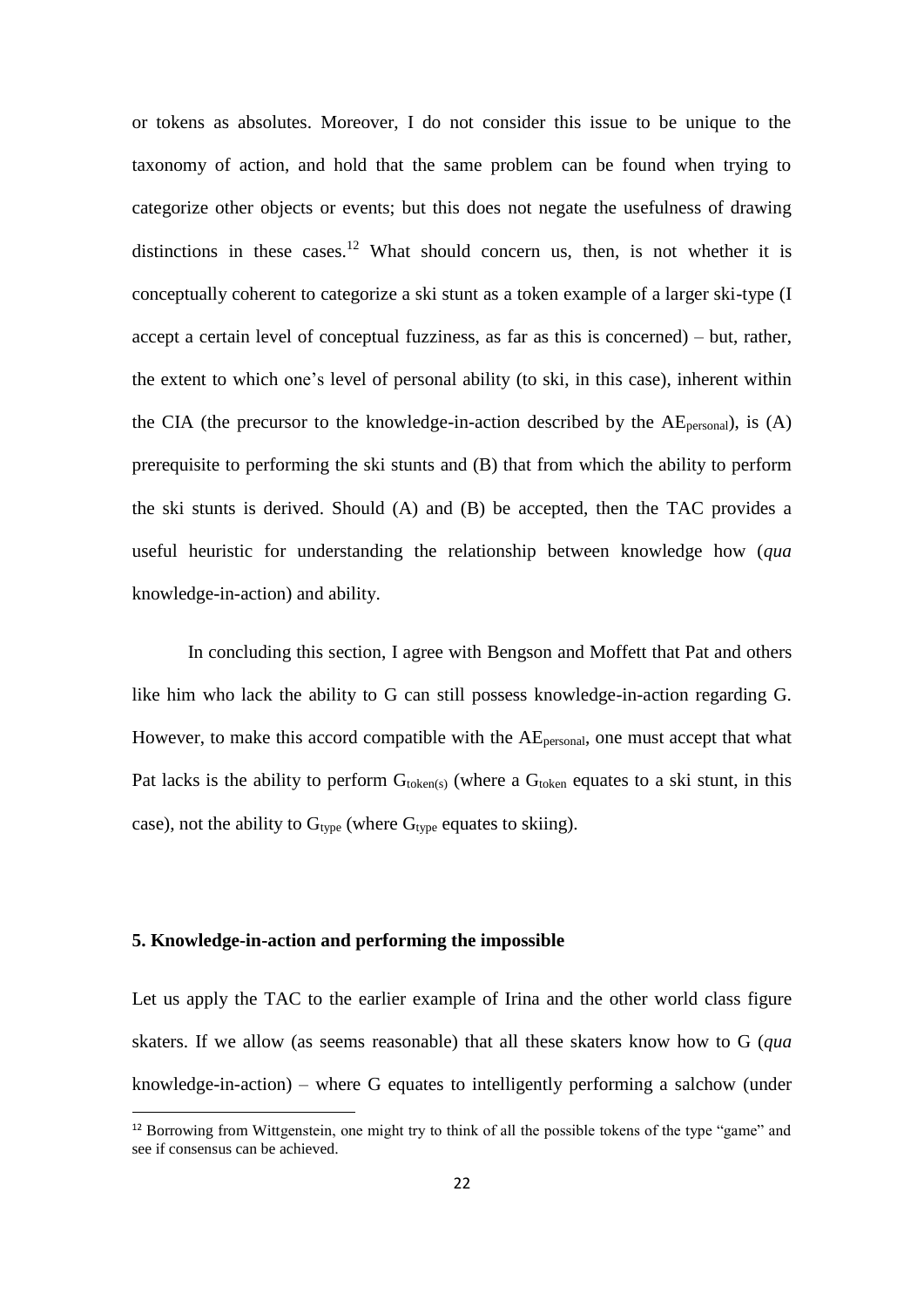the terms of the  $CIA$ ) – and therefore allow that all satisfy the  $AE_{personal}$  in this regard, then they also know (*qua* knowledge-in-action) how to perform a quintuple salchow, as well as sextuple, septuple and octuple salchows, respectively. Their knowledge-inaction would seem, *mutatis mutandi*s, to be on par with Malcolm's, who can perform thirty consecutive sit-ups but not fifty.<sup>13</sup> Irina's ability to do some things but not others relates to a difference in the token action she is able to perform (a quadruple rather than a quintuple salchow), not the type of action (a salchow). Therefore, in accordance with the TAC and the  $AE_{personal}$ , given her ability to  $G_{type}$ , there is no discrepancy between her knowledge-in-action to  $G_{\text{token4}}$ , where  $G_{\text{token4}}$  relates to a quadruple salchow, and her knowledge-in-action to G<sub>token5</sub>, *qua* perform a quintuple salchow, and so on.

As with knowledge-about-how, discussed in Section 2, these latter examples of salchows leave the TAC vulnerable to the charge of permitting knowledge-in-action about an action-token (in virtue of the performability of the action-type from which the token is derived) that is potentially impossible to perform. A commitment to the TAC and the AEpersonal requires that we endorse the claim that Malcolm knows how to perform fifty consecutive sit-ups, despite being unable to perform this token action: a position that seems reasonable. Somewhat counter-intuitively, perhaps, by the same reckoning, Irina knows how to  $G_{\text{token}(c)}$  (perform a chilialchow) in the absence of the ability to  $G_{\text{token}(c)}$  because she has the ability to  $G_{\text{type}}$  (perform a salchow). As it stands, the TAC and the AEpersonal enable knowledge how to Gtoken (*qua* knowledge-in-action) to be granted, not only in the absence of an ability to perform the  $G<sub>token</sub>$ , but in the absence of any requirement to comply with what is possible to perform and therefore what is

 $\overline{a}$ 

<sup>&</sup>lt;sup>13</sup> Similar to a point made earlier (see footnote 8), it may be that these salchows require drastic changes to how one approaches the manoeuvre. As such, the change to the action may involves more than increasing the rotations through the air and so may be less akin to the sit-ups example than suggested here.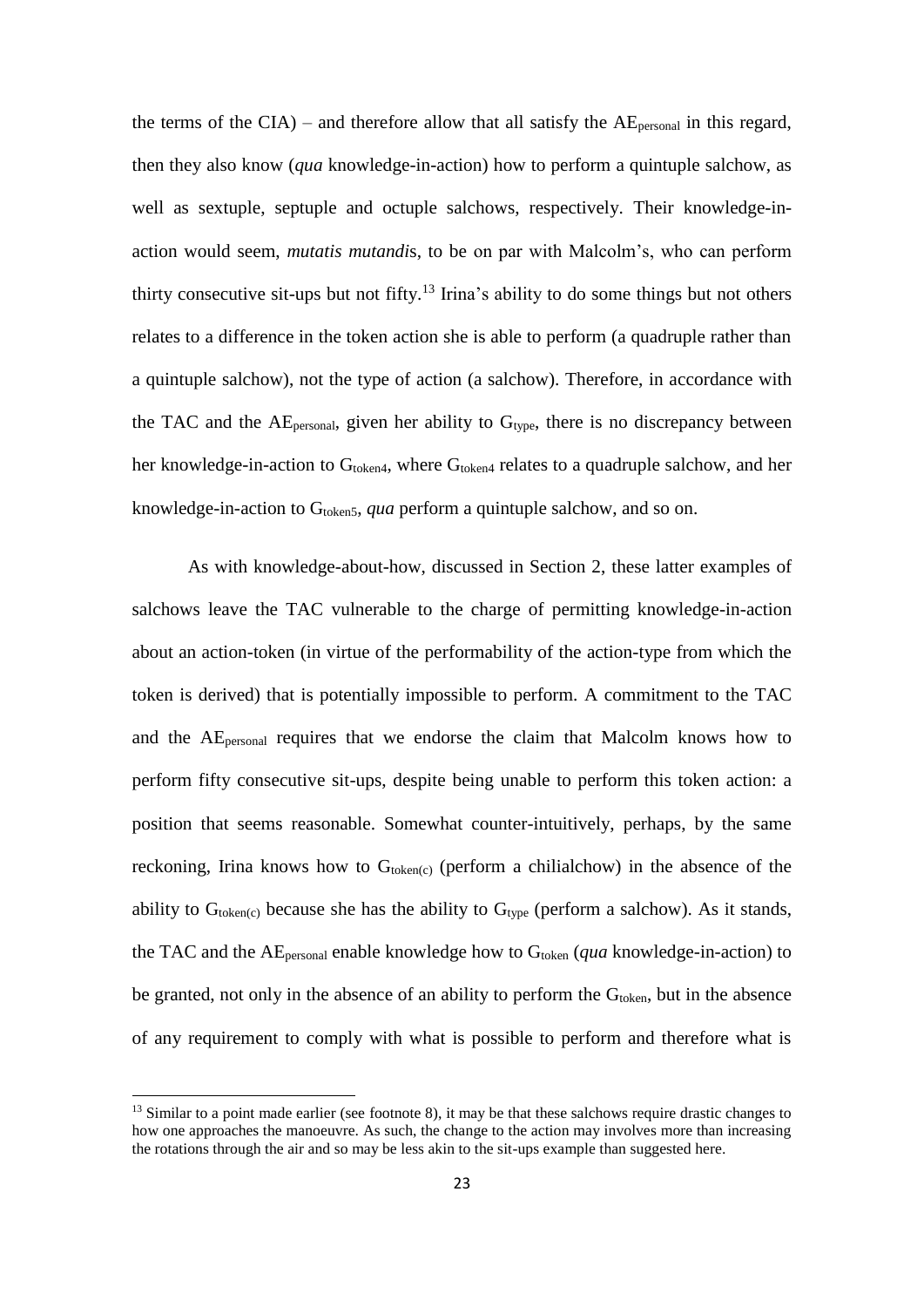possible to have the ability to perform. As such, the TAC and the AEpersonal force us to conclude that Irina knows how to perform the somewhat lavish chilialchow. However, in keeping with the need to restrict knowledge how to possible action (as stipulated by the AEabstracted), let us consider an amended version of the TAC: the *Possible Type-Token Action Clause* (PTAC).

PTAC: S knows how to G<sub>token</sub> in the absence of the ability to G<sub>token</sub> *iff* S is able to G<sub>type</sub>, and G<sub>token</sub> is possible to perform.

The addition of the clause "and  $G_{\text{token}}$  is possible to perform" means that the PTAC is now compatible with the AEabstracted. It does however raise epistemological issues about how one might establish this possibility. In the absence of an actual performance, one might argue with some justification that the clause is really stating "and  $G_{\text{token}}$  is *considered* possible to perform" (or is not considered, or has not been shown to be, impossible to perform). Certainly, in the absence of evidence, the line between what is considered possible and impossible is rather fuzzy and empirically unsubstantiated.<sup>14</sup>

Given my contention that knowing how to  $G<sub>to</sub>$  (*qua* knowledge-in-action) entails the ability to G<sub>type</sub>, perhaps we can deduce (*a priori*) our possible action-tokens from the *a posteriori* knowledge we possess: say, based on our knowledge of human physiology, and existing demonstrations of other action-tokens which are derived from a performable action-type, such as the current maximum number of rotation through the air a human figure skater can perform and the fact that this number is way below the one thousand required for the chilialchow. From this, it is evident that one should

1

<sup>&</sup>lt;sup>14</sup> Simpson (2010) refers to examples of knowledge how (potentially) in the absence of ability – similar to some of the examples used here – as having conceptually clear but empirically vague boundaries.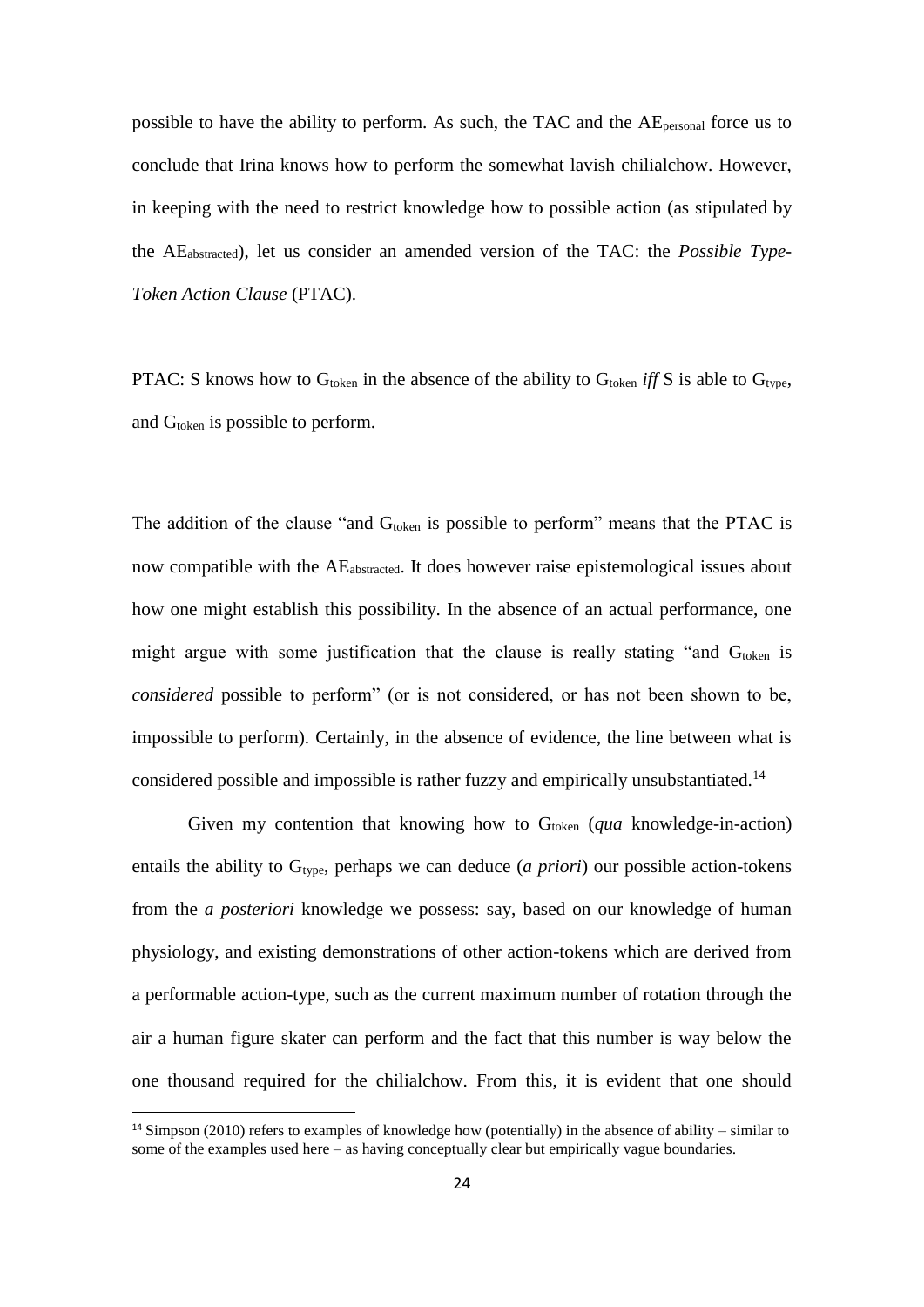conclude that it is impossible for a human to rotate a thousand times through the air unaided. But what about something that has not yet been achieved: say, the sextuple salchow?

Imagine there is a consensus among the world's best figure skaters that it is not impossible to perform a sextuple salchow (although they remain silent on how they arrived at this conclusion). Do all the world's best figure skaters know how to perform this particular move (*qua* knowledge-in-action)? <sup>15</sup> In the absence of *a posteriori* verification that it can be achieved and therefore that we have the ability to perform this particular  $G_{\text{token}}$  – should it rightly be called knowledge how? In such circumstances, and with reference to such an act, when referring to knowledge-about-how, at best one can only *hypothesize* how to perform this version  $(G<sub>token</sub>)$  of the salchow. This hypothesis will either be supported when a performance finally occurs (contributing to the hypothesis' transformation into knowledge-about-how) or remain a hypothesis until an alternative means of performing the manoeuvre either refutes the hypothesis itself or removes any practical need for continuing with it, given that an alternative way to G has been established. When referring to knowledge-in-action, on the other hand, perhaps one needs to bite the bullet (so to speak) and accept that, where the performability of a token action is uncertain, one should not declare that  $'S$  knows how to  $G<sub>token</sub>$  in accordance with PTAC and its forerunner the AEabstracted.

In light of this claim, consider the fact that at the time of writing the worldrecord for the number of sit-ups was 133, 986 (set in 30 hours). The record holder, Edmar Freitas, in setting this record, surpassed his own previous world record (111,000

**.** 

<sup>&</sup>lt;sup>15</sup> Of course, one cannot draw an ontological conclusion from an epistemic premise. It is therefore invalid to reason as follows: we believe it is possible to perform a sextuple salchow therefore it is possible to perform a sextuple salchow. Such a fact does not undermine the PTAC *per se*; rather, it undermines its practical application in certain cases.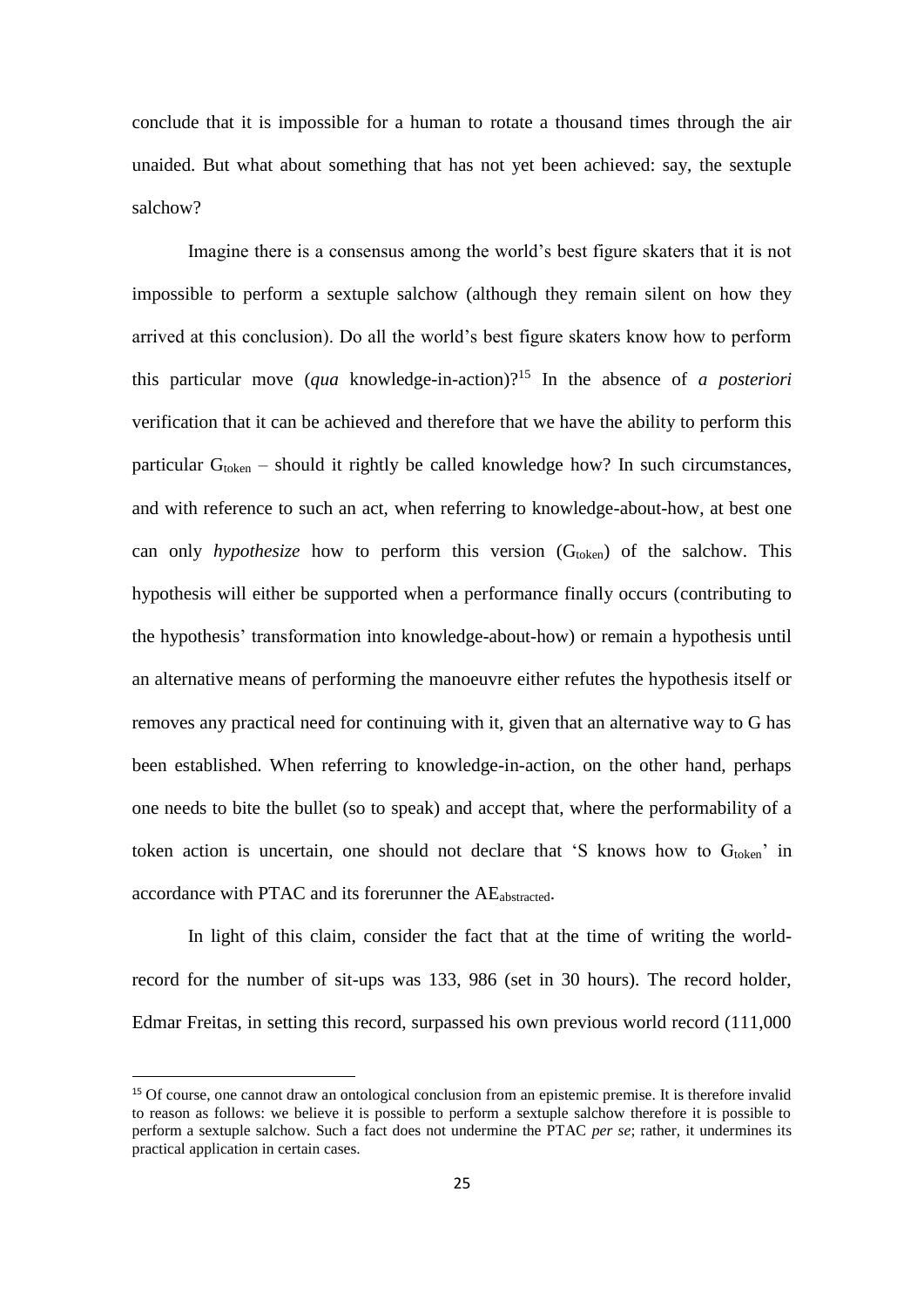sit-ups). During his attempt at the record, I would argue that Edmar knew how to  $G_{\text{token}}$ (perform 133,986 sit-ups) and knew how even if he had failed to achieve this number and, equally, he knows how to perform 133,987 sit ups, now, even though he has never achieved this number and even if he never does: for, based on what we do know about human physiology, there is no *good reason* to think that such a number is impossible to achieve, unlike the case of the chilialchow.

Stating that there is *no good reason* to hold that we do not have the ability to  $G<sub>token</sub>$  reminds us of the fact that the line between possible and impossible token action is nebulous. How one establishes the existence of the ability to  $G_{\text{token}}$  in the absence of demonstrable validation (i.e., performance), and therefore how one moves between knowledge-about-how and what is in effect a *hypothesis* , or possessing knowledge-inaction and not possessing it, is of course a separate epistemic matter. This issue is not something which need undermine the AE<sub>abstracted</sub> or AE<sub>personal</sub> (basically, the fact that knowledge how – in either form – *entails* ability). Instead, it highlights the difficulty we have establishing a legitimate claim to knowledge how given knowledge how's dependence on performability, and so ability. Accepting this, but in recognition of the PTAC (and therefore the AEabstracted), the following amendment is required to the AEpersonal:

\*AEpersonal: Where Gtoken is possible, S knowing how to Gtoken (*qua* knowledge-in-action) entails S has the ability to  $G_{type}$ 

## **6. Conclusion**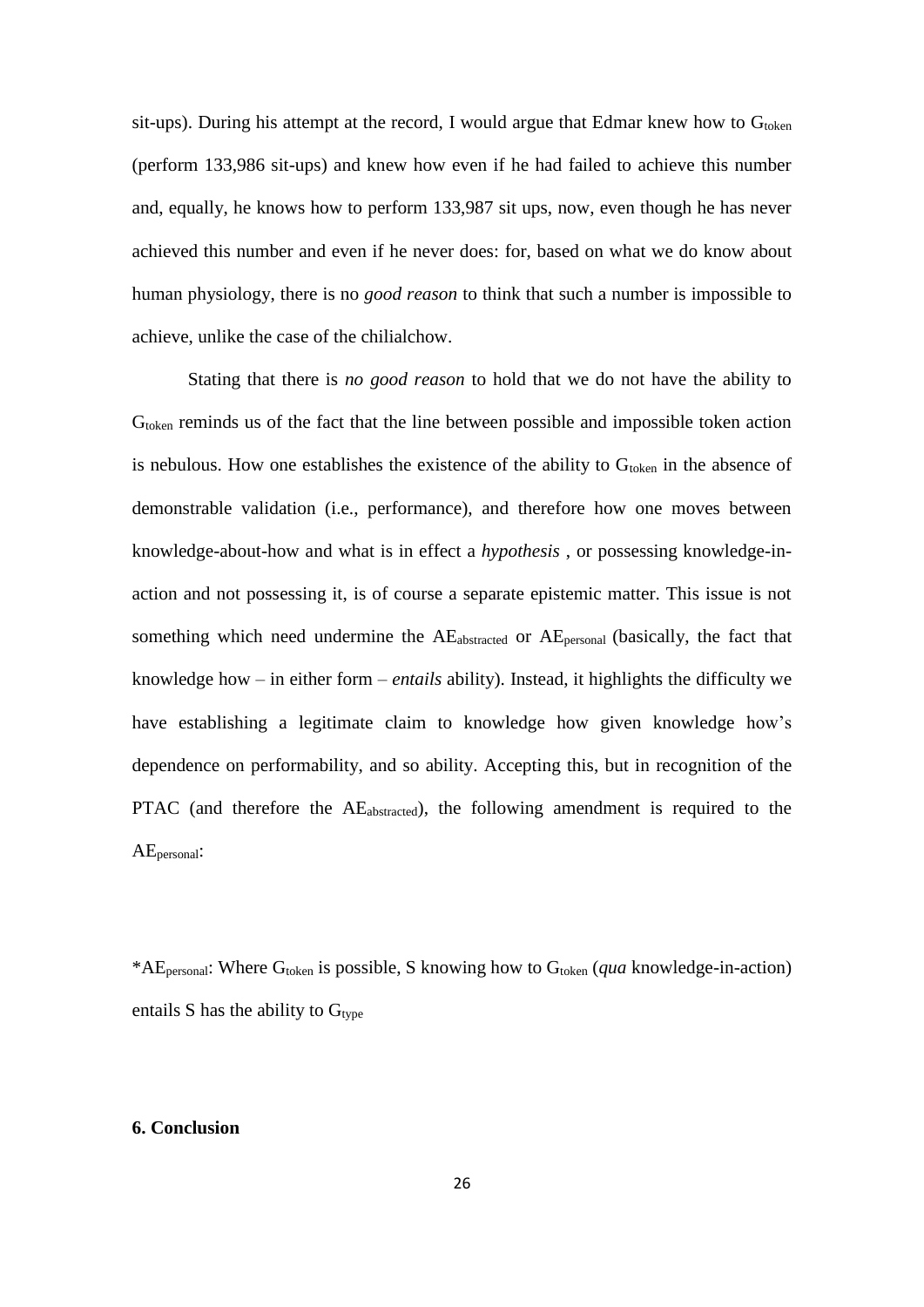The main aim of this paper has been to examine the nature of the entailment between knowledge how and ability. What I hope to have shown is that in addition to the need for an abstracted ability to G, as a prerequisite for any form of knowledge how, where knowledge how equates to knowledge-in-action, a personal ability entailment exists. What it means to have the personal ability to G, as a necessary condition for knowledge-in-action, however, needed to be qualified. In doing this, I distinguished between type and token abilities, such that for S to know how to G it is necessary for S to have the ability to  $G_{type}$  but not necessarily  $G_{token}$ . Such a distinction, I contend, offers a way of reconciling the intellectualist and anti-intellectualist positions regarding knowledge how and its relation to ability.

**Acknowledgments:** I would like to thanks the anonymous reviewers for their insightful and constructive comments.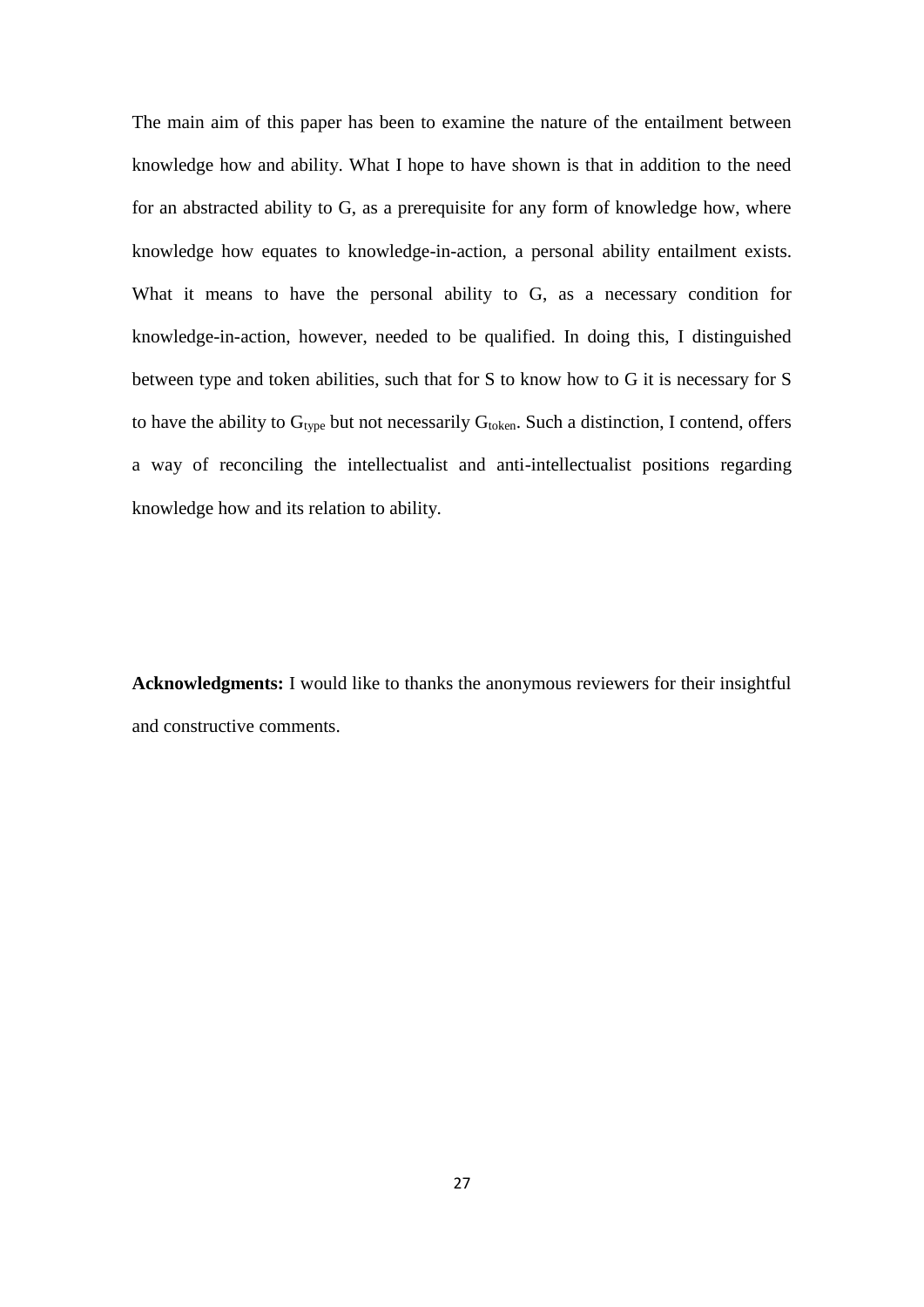## **References**

Bengson, J., & Moffett, M. A. (2007). Know-how and concept possession. *Philosophical Studies, 136*, 31-57.

Bengson, J., & Moffett, M. A. (2012). Nonpropositional Intellectualism. In J. Bengson, & M. A. Moffett (Eds.). *Knowing How: Essays on Knowledge, Mind, and Action* (pp.161-195). Oxford: Oxford University Press.

Carr, D. (1979). The logic of knowing how and ability. *Mind*, *88*(351), 394-409.

Devitt, M. (2011). Methodology and the Nature of Knowing How. *Journal of Philosophy*, CVIII, 205-218.

Dickie, I. (2012). Skill Before Knowledge. *Philosophical and Phenomenological Research*, *85*(3), 737-745.

Fantl, J. (2008). Knowing-How and Knowing-That. *Philosophical Compass*, *3*(3), 451- 470.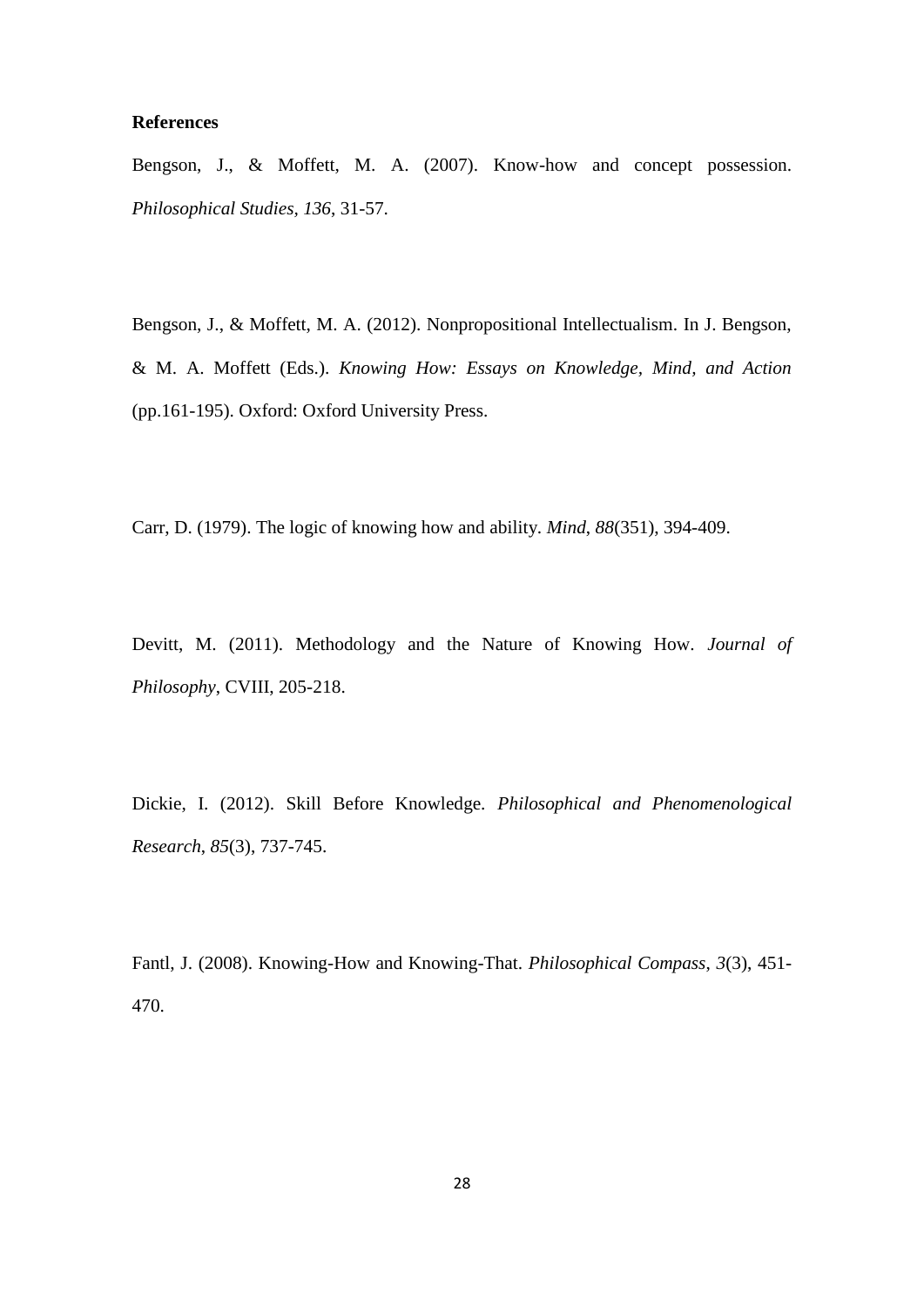Fridland, E. (2013). Problems with Intellectualism. *Philosophical Studies*, 165, 879- 891.

Hawley, K. (2003). Success and Knowledge How. *American Philosophical Quarterly, 40*(1), 19-31.

Hutto, D.D (2005). Knowing *what*? Radical versus conservative enactivism. *Phenomenology and the Cognitive Sciences*, *4*, 389-405.

Jung, E-M., & Newen, A. (2010). Knowledge and abilities: The need for a new understanding of knowing how. *Phenomenology and the Cognitive Sciences*, *9*(1), 113- 131.

Jung, E-M., & Newen, A. (2011). Understanding Knowledge in a New Framework: Against Intellectualism as a Semantic Analysis and an Analysis of the Mind. In A. Newen, A. Bartels, & E-M. Jung (Eds.) *Knowledge and Representation* (pp.79-105). Palo Alto: CSLI Publications and Paderborn: Mentis Verlag.

Millikan, R.G. (2000). *On Clear and Confused Ideas: An Essay About Substance Concepts*. Cambridge. Cambridge University Press.